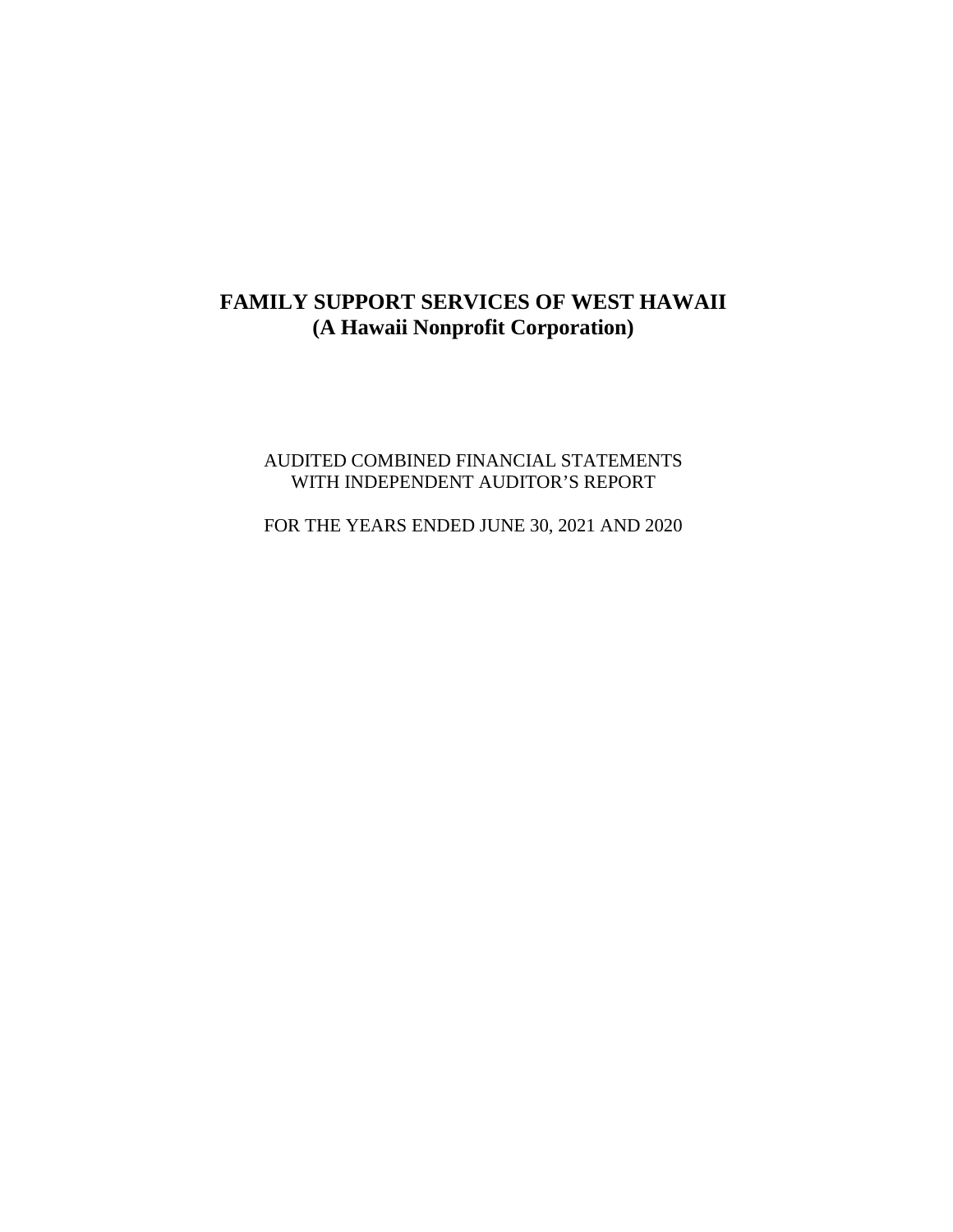# TABLE OF CONTENTS

|                                                                                                                                                                                                                | ع~ -         |
|----------------------------------------------------------------------------------------------------------------------------------------------------------------------------------------------------------------|--------------|
| Independent Auditor's Report                                                                                                                                                                                   | $\mathbf{1}$ |
| <b>Combined Financial Statements:</b>                                                                                                                                                                          |              |
| <b>Combined Statements of Financial Position</b>                                                                                                                                                               | 3            |
| Combined Statements of Activities and Changes in Net Assets                                                                                                                                                    | 5            |
| <b>Combined Statements of Functional Expenses</b>                                                                                                                                                              | 6            |
| <b>Combined Statements of Cash Flows</b>                                                                                                                                                                       | 7            |
| Notes to the Combined Financial Statements                                                                                                                                                                     | 8            |
| <b>Supplemental Schedules:</b>                                                                                                                                                                                 |              |
| Schedule of Expenditures of Federal Awards                                                                                                                                                                     | 15           |
| Notes to the Schedule of Expenditures of Federal Awards                                                                                                                                                        | 16           |
| Independent Auditor's Report on Internal Control Over Financial<br>Reporting and on Compliance and Other Matters Based on an Audit<br>of Combined Financial Statements Performed in Accordance with Government |              |
| <b>Auditing Standards</b>                                                                                                                                                                                      | 17           |
| Independent Auditor's Report on Compliance for Each Major Program<br>and on Internal Control Over Compliance Required by the                                                                                   |              |
| <b>Uniform Guidance</b>                                                                                                                                                                                        | 19           |
| Schedule of Findings and Questioned Costs                                                                                                                                                                      | 21           |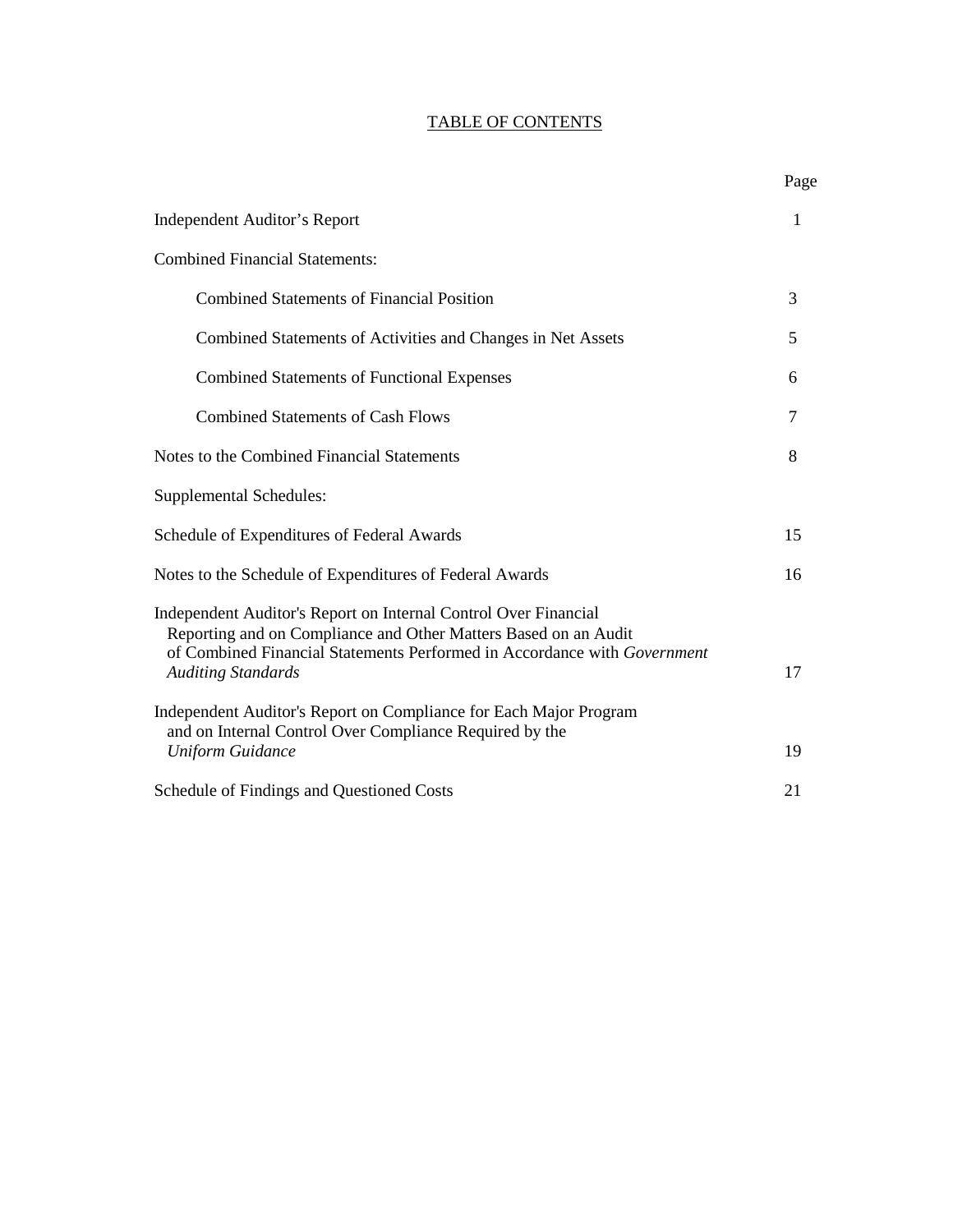

# INDEPENDENT AUDITOR'S REPORT

To Management and the Board of Directors of Family Support Services of West Hawaii Kailua-Kona, Hawaii 96740

## *Report on the Financial Statements*

We have audited the accompanying financial statements of Family Support Services of West Hawaii (a nonprofit organization) and affiliate, which comprise the combined statements of financial position as of June 30, 2021 and 2020, and the related combined statements of activities and changes in net assets, functional expenses, and cash flows for the years then ended, and the related notes to the combined financial statements.

## *Management's Responsibility for the Combined Financial Statements*

Management is responsible for the preparation and fair presentation of these combined financial statements in accordance with accounting principles generally accepted in the United States of America; this includes the design, implementation and maintenance of internal control relevant to the preparation and fair presentation of combined financial statements that are free from material misstatement, whether due to fraud or error.

## *Auditor's Responsibility*

Our responsibility is to express an opinion on these combined financial statements based on our audits. We conducted our audits in accordance with auditing standards generally accepted in the United States of America and the standards applicable to financial audits contained in *Government Auditing Standards*, issued by the Comptroller General of the United States. Those standards require that we plan and perform the audits to obtain reasonable assurance about whether the combined financial statements are free from material misstatement.

An audit involves performing procedures to obtain audit evidence about the amounts and disclosures in the combined financial statements. The procedures selected depend on the auditor's judgment, including the assessment of the risks of material misstatement of the combined financial statements, whether due to fraud or error. In making those risk assessments, the auditor considers internal control relevant to the entity's preparation and fair presentation of the combined financial statements in order to design audit procedures that are appropriate in the circumstances, but not for the purpose of expressing an opinion on the effectiveness of the entity's internal control. Accordingly, we express no such opinion. An audit also includes evaluating the appropriateness of accounting policies used and the reasonableness of significant accounting estimates made by management, as well as evaluating the overall presentation of the combined financial statements.

We believe that the audit evidence we have obtained is sufficient and appropriate to provide a basis for our audit opinions.

Maui: Big Island: Big Island: 1885 Main Street, Suite 408 • Wailuku, Hawaii 96793 73-4976 Kamanu Street, Suite 107 1437 Kilauea Ave; suite 104 • Hilo, Hawaii 96720 1885 Main Street, Suite 407 • Wailuku, Hawaii 96793 Kailua-Kona, Hawaii 96740 Mailing: P.O. Box 4372 • Hilo, Hawaii 96720 Phone: 808.242.5002 www.carbocpa.com Phone: 808.930.6850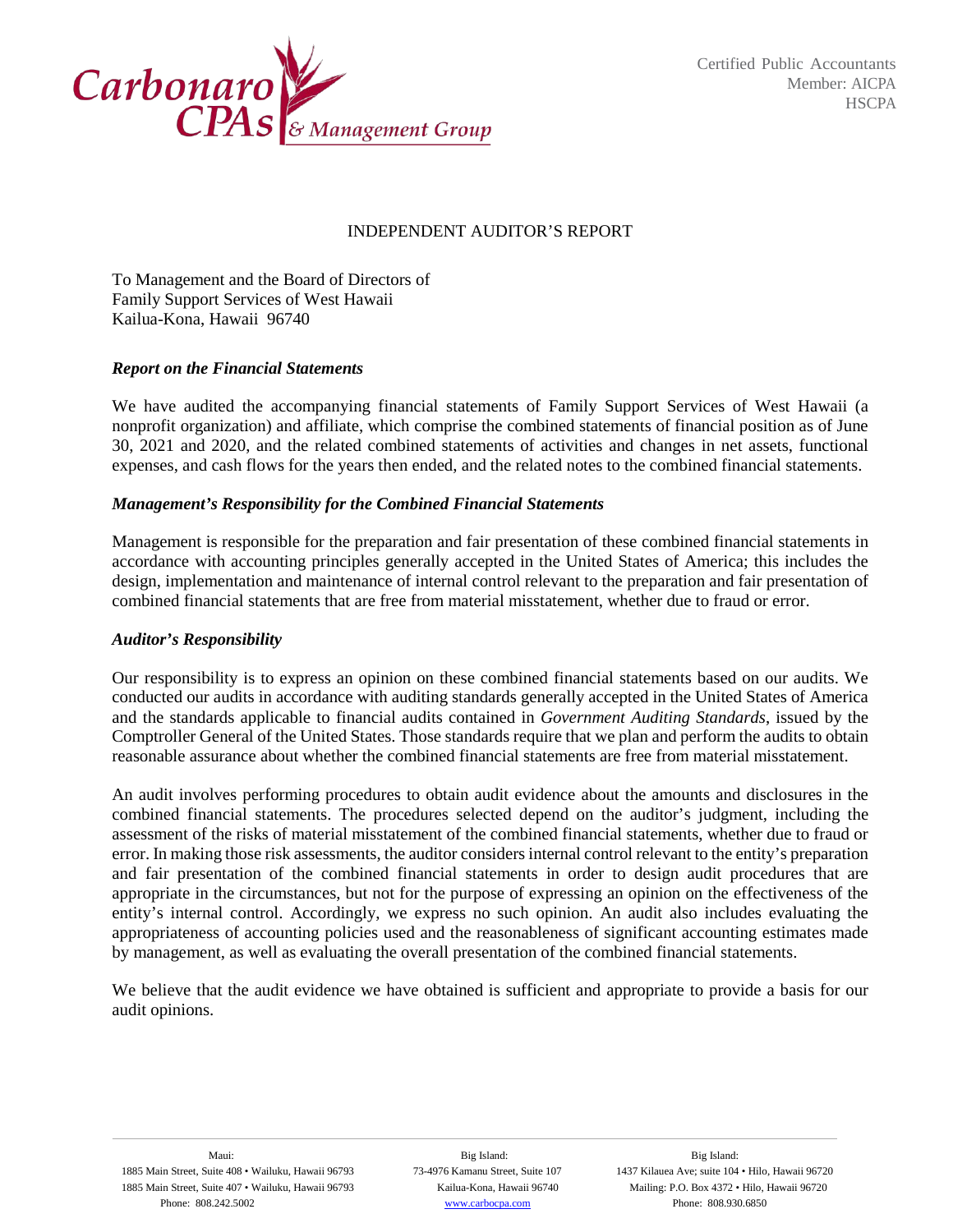# *Opinion*

In our opinion, the combined financial statements referred to above present fairly, in all material respects, the financial position of Family Support Services of West Hawaii and affiliate as of June 30, 2021 and 2020, and the changes in its net assets and its cash flows for the years then ended in accordance with accounting principles generally accepted in the United States of America.

## *Other Information*

Our audit was conducted for the purpose of forming an opinion on the financial statements as a whole. The Schedule of Expenditures of Federal Awards on page 15, as required by Title 2 U.S. *Code of Federal Regulations* (CFR) Part 200, *Uniform Administrative Requirements, Cost Principles, and Audit Requirements for Federal Awards*, is presented for purposes of additional analysis and is not a required part of the combined financial statements. Such information is the responsibility of management and was derived from and relates directly to the underlying accounting and other records used to prepare the financial statements. The information has been subjected to auditing procedures applied in the audit of the financial statements and certain additional procedures, including comparing and reconciling such information directly to the underlying accounting and other records used to prepare the financial statements or to the financial statements themselves, and other additional procedures in accordance with auditing standards generally accepted in the United States of America. In our opinion, the information is fairly stated in all material respects, in relation to the financial statements as a whole.

# *Other Reporting Required by Government Auditing Standards*

In accordance with *Government Auditing Standards*, we have also issued our report dated January 17, 2022, on our consideration of Family Support Services of West Hawaii and affiliates' internal control over combined financial reporting and on our tests of its compliance with certain provisions of laws, regulations, contracts, and grant agreements and other matters. The purpose of that report is to describe the scope of our testing of internal control over the combined financial reporting and compliance and the results of that testing, and not to provide an opinion on internal control over combined financial reporting or on compliance. That report is an integral part of an audit performed in accordance with *Government Auditing Standards* in considering Family Support Services of West Hawaii and affiliates' internal control over combined financial reporting and compliance.

Carbonaro CPAs and Management Group

Kailua-Kona, Hawaii January 17, 2022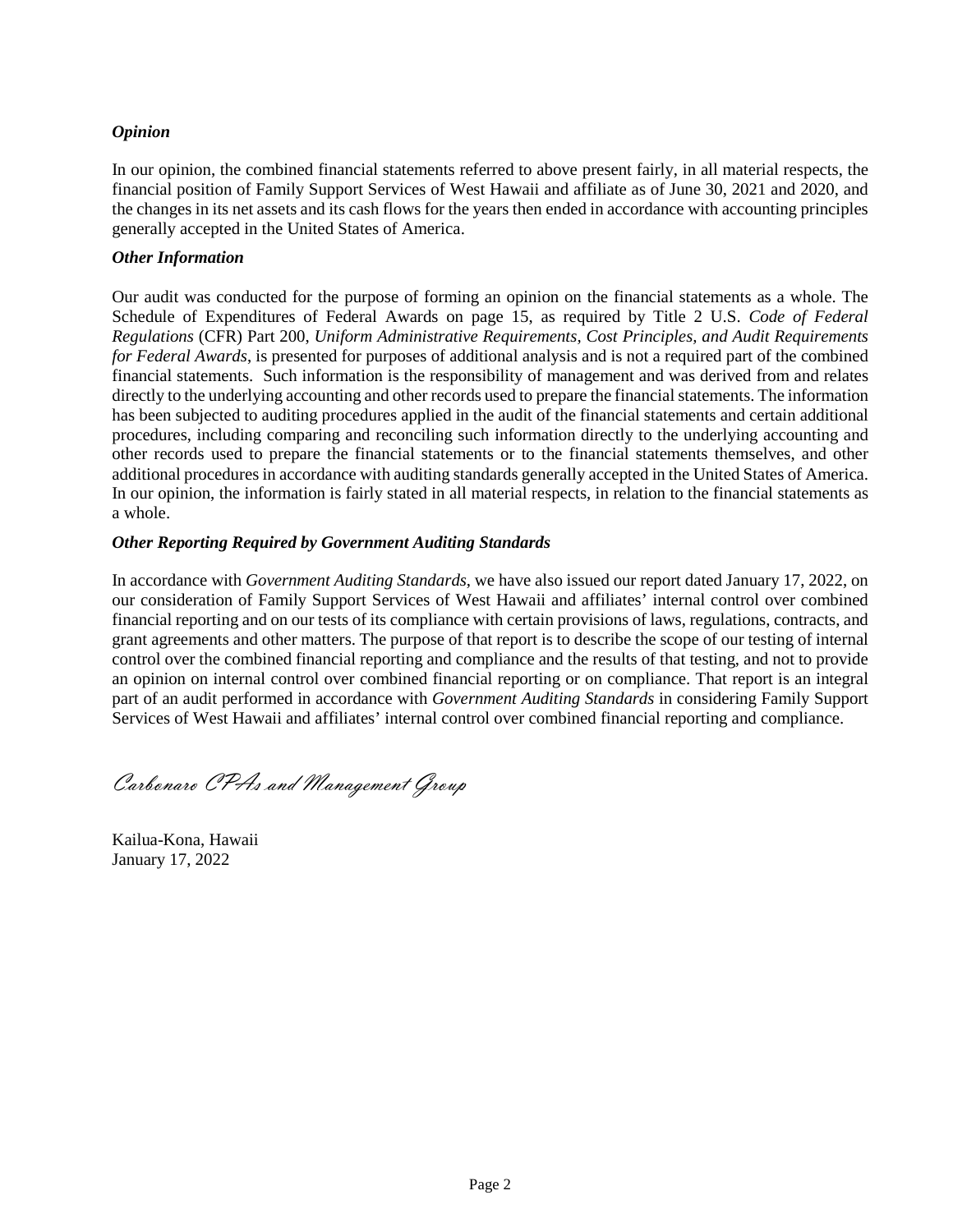#### Combined Statements of Financial Position As of June 30, 2021 and 2020

#### **ASSETS**

|                                                     | 2021 |            | 2020          |  |
|-----------------------------------------------------|------|------------|---------------|--|
| <b>CURRENT ASSETS</b>                               |      |            |               |  |
| Cash and Cash Equivalents (Note 2)                  | \$   | 714,536    | \$<br>690,868 |  |
| Accounts Receivable - Grants and Contracts (Note 2) |      | 465,424    | 504,037       |  |
| Prepaid Expenses                                    |      | 19,335     | 18,878        |  |
| <b>Total Current Assets</b>                         |      | 1,199,295  | 1,213,783     |  |
| PROPERTY AND EQUIPMENT (Note 2)                     |      |            |               |  |
| Vehicles                                            |      | 275,696    | 282,224       |  |
| Equipment - Restricted                              |      | 142,751    | 133,954       |  |
| Leasehold Improvements                              |      | 108,883    | 108,883       |  |
|                                                     |      | 527,330    | 525,061       |  |
| <b>Accumulated Depreciation</b>                     |      | (415, 137) | (405, 146)    |  |
| Net Property and Equipment                          |      | 112,193    | 119,915       |  |
| <b>OTHER ASSETS</b>                                 |      |            |               |  |
| Investments (Note 4)                                |      |            |               |  |
| Vanguard Balanced Index Fund - Building             |      | 45,123     | 36,161        |  |
| Vanguard Balanced Index Fund                        |      | 87,743     | 70,316        |  |
| <b>Vanguard Equities</b>                            |      | 1,038      | 1,079         |  |
| <b>Total Investments</b>                            |      | 133,904    | 107,556       |  |
| <b>Security Deposits</b>                            |      | 15,975     | 14,820        |  |
| <b>Total Other Assets</b>                           |      | 149,879    | 122,376       |  |
| <b>TOTAL ASSETS</b>                                 |      | 1,461,367  | 1,456,074     |  |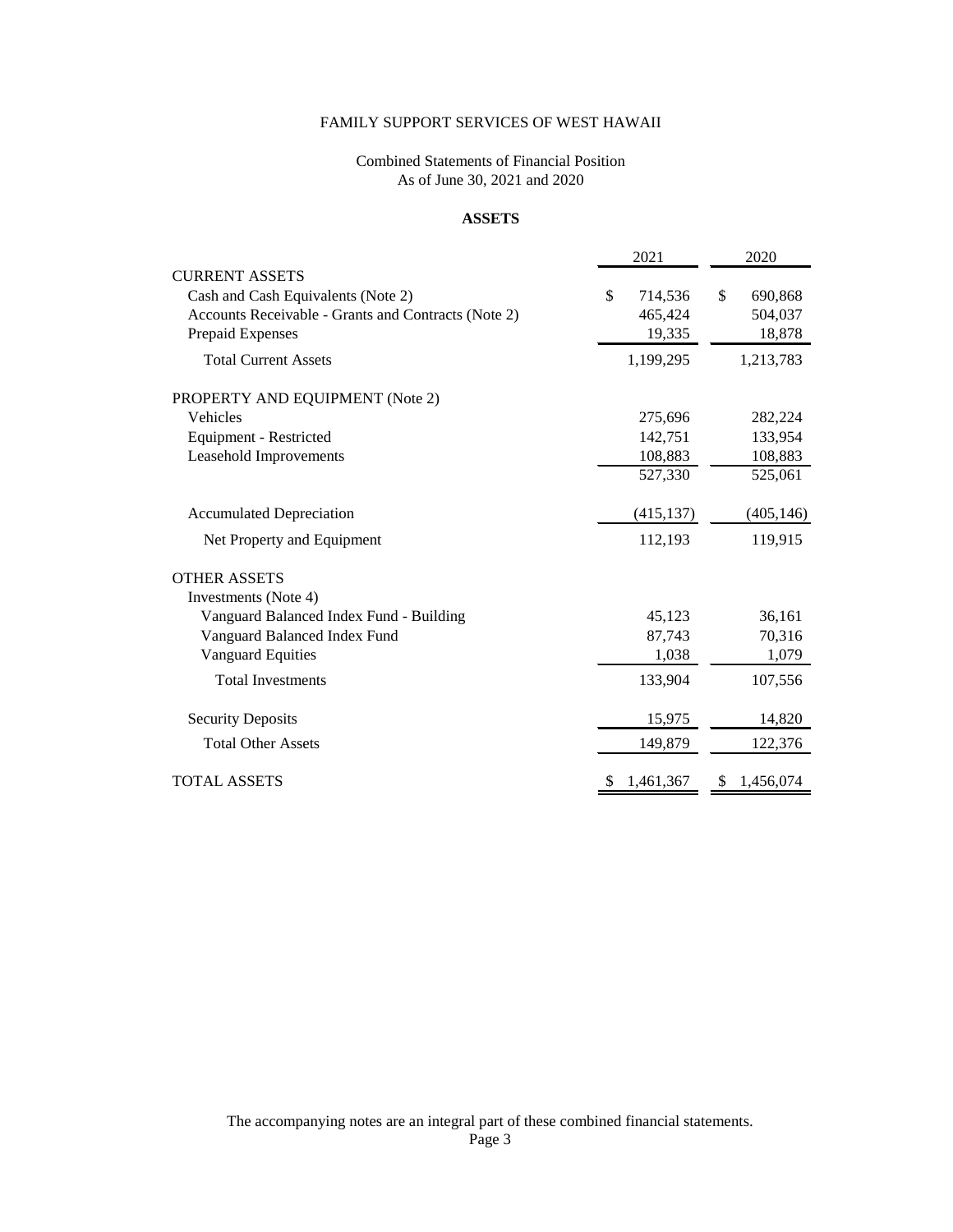#### Combined Statements of Financial Position As of June 30, 2021 and 2020

#### **LIABILITIES AND NET ASSETS**

|                                                        | 2021         | 2020         |
|--------------------------------------------------------|--------------|--------------|
| <b>CURRENT LIABILITIES</b>                             |              |              |
| <b>Accounts Payable</b>                                | \$<br>48,048 | \$<br>31,645 |
| <b>Accrued Payroll Expenses</b>                        | 97,983       | 125,944      |
| Current Portion of Note Payable (Note 12)              |              | 13,718       |
| <b>Total Current Liabilities</b>                       | 146,031      | 171,307      |
| <b>NON-CURRENT LIABILITIES</b>                         |              |              |
| Note Payable (Note 12)                                 |              | 27,997       |
| <b>Total Non-Current Liabilities</b>                   |              | 27,997       |
| NET ASSETS (Note 2)                                    |              |              |
| Net Assets Without Donor Restrictions                  | 1,239,438    | 1,082,328    |
| Board Designated Net Assets Without Donor Restrictions | 28,800       | 28,800       |
| Net Assets With Donor Restrictions                     | 47,098       | 145,642      |
| <b>Total Net Assets</b>                                | 1,315,336    | 1,256,770    |
| TOTAL LIABILITIES AND NET ASSETS                       | 1,461,367    | 1,456,074    |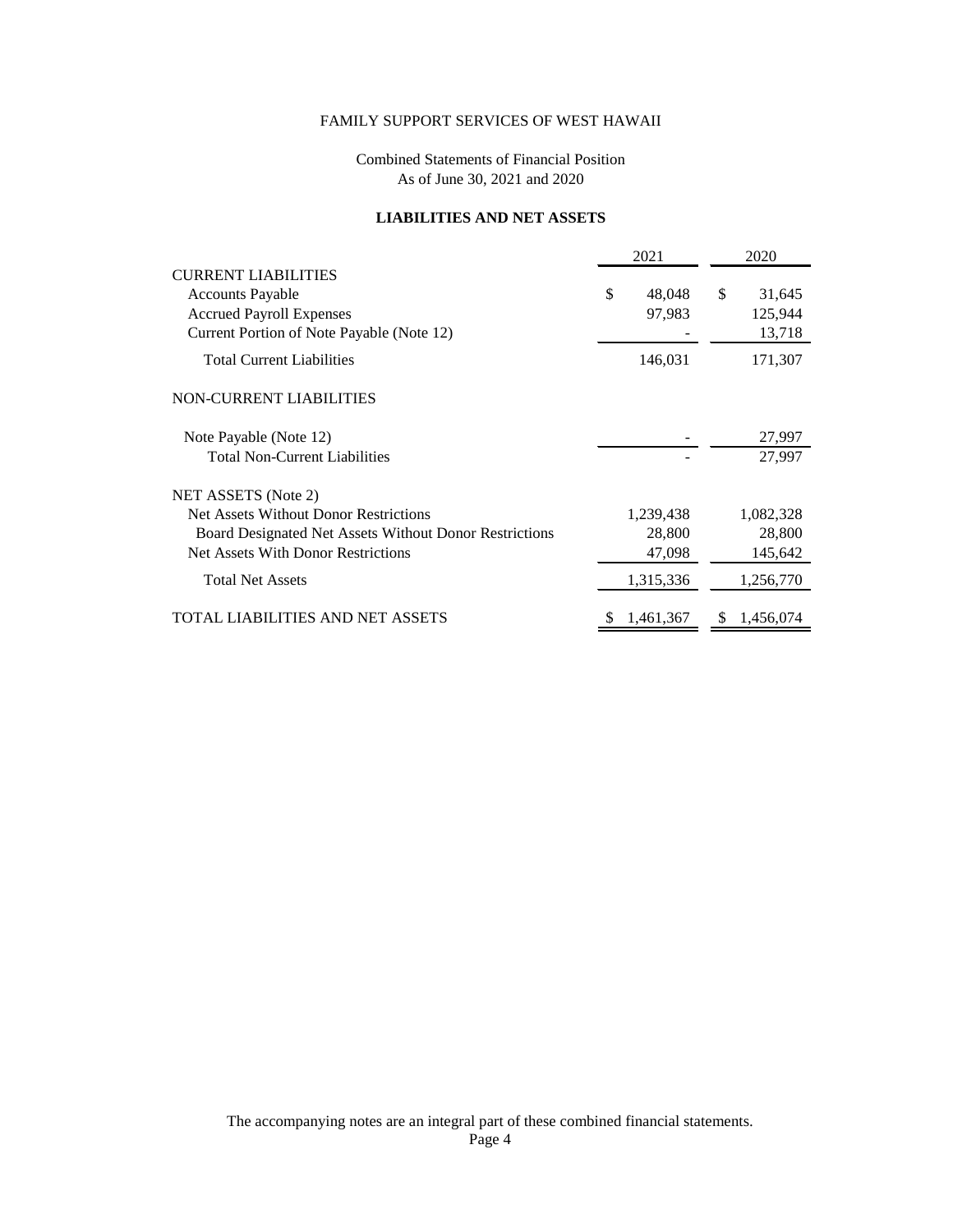## Combined Statements of Activities and Changes in Net Assets

For the Years Ended June 30, 2021 and 2020

|                                          | 2021                 |           |               |                |    | 2020                     |              |               |               |                          |               |                   |
|------------------------------------------|----------------------|-----------|---------------|----------------|----|--------------------------|--------------|---------------|---------------|--------------------------|---------------|-------------------|
|                                          | <b>Without Donor</b> |           |               | With Donor     |    |                          |              | Without Donor |               | With Donor               |               |                   |
| <b>REVENUE</b>                           | Restriction          |           |               | Restriction    |    | <b>Total 2021</b>        |              | Restriction   |               | Restriction              |               | <b>Total 2020</b> |
| Government Contracts - State and County  | \$                   | 873,688   | \$            | $\blacksquare$ | \$ | 873,688                  | $\mathbb{S}$ | 1,045,955     | \$            | $\overline{\phantom{a}}$ | \$            | 1,045,955         |
| Federal Contracts and Pass-through Funds |                      | 1,457,050 |               |                |    | 1,457,050                |              | 1,539,507     |               |                          |               | 1,539,507         |
| <b>Grants from Foundations</b>           |                      | 123,341   |               |                |    | 123,341                  |              | 49,455        |               | 185,650                  |               | 235,105           |
| Contributions and Other Income           |                      | 10,649    |               | 42,476         |    | 53,125                   |              | 86,496        |               | 7,229                    |               | 93,725            |
| In-Kind Revenue (Note 3)                 |                      | 57,742    |               | 1,719          |    | 59,461                   |              | 71,531        |               |                          |               | 71,531            |
| Pass-through Funding                     |                      | 50,000    |               |                |    | 50,000                   |              |               |               |                          |               |                   |
| Program Service Fees                     |                      | 50,621    |               |                |    | 50,621                   |              | 43,029        |               |                          |               | 43,029            |
| <b>Unrealized Gains</b>                  |                      | 26,348    |               |                |    | 26,348                   |              | 8,343         |               |                          |               | 8,343             |
| Gain on Sale of Fixed Assets             |                      | 5,000     |               |                |    | 5,000                    |              |               |               |                          |               |                   |
| <b>Interest Income</b>                   |                      | 158       |               |                |    | 158                      |              | 101           |               |                          |               | 101               |
| Net Assets Released from Restriction     |                      | 142,739   |               | (142, 739)     |    | $\overline{\phantom{a}}$ |              | 189,204       |               | (189, 204)               |               |                   |
| <b>TOTAL REVENUE</b>                     |                      | 2,797,336 |               | (98, 544)      |    | 2,698,792                |              | 3,033,621     |               | 3,675                    |               | 3,037,296         |
| <b>EXPENSES</b>                          |                      |           |               |                |    |                          |              |               |               |                          |               |                   |
| Program Services                         |                      | 2,226,753 |               |                |    | 2,226,753                |              | 2,560,395     |               |                          |               | 2,560,395         |
| Management and General                   |                      | 401,512   |               |                |    | 401,512                  |              | 406,906       |               |                          |               | 406,906           |
| Fundraising                              |                      | 11,961    |               |                |    | 11,961                   |              | 14,082        |               |                          |               | 14,082            |
| <b>TOTAL EXPENSES</b>                    |                      | 2,640,226 |               |                |    | 2,640,226                |              | 2,981,383     |               |                          |               | 2,981,383         |
| <b>CHANGES IN NET ASSETS</b>             | \$                   | 157,110   | $\mathbb{S}$  | $(98, 544)$ \$ |    | 58,566                   | \$           | 52,238        | $\mathbb{S}$  | 3,675                    | <sup>\$</sup> | 55,913            |
| Net Assets, Beginning of Year            |                      | 1,111,128 |               | 145,642        |    | 1,256,770                |              | 1,058,890     |               | 141,967                  |               | 1,200,857         |
| Net Assets, End of Year                  | \$                   | 1,268,238 | $\mathcal{S}$ | 47,098         |    | \$1,315,336              | \$           | 1,111,128     | <sup>\$</sup> | 145,642                  | <sup>\$</sup> | 1,256,770         |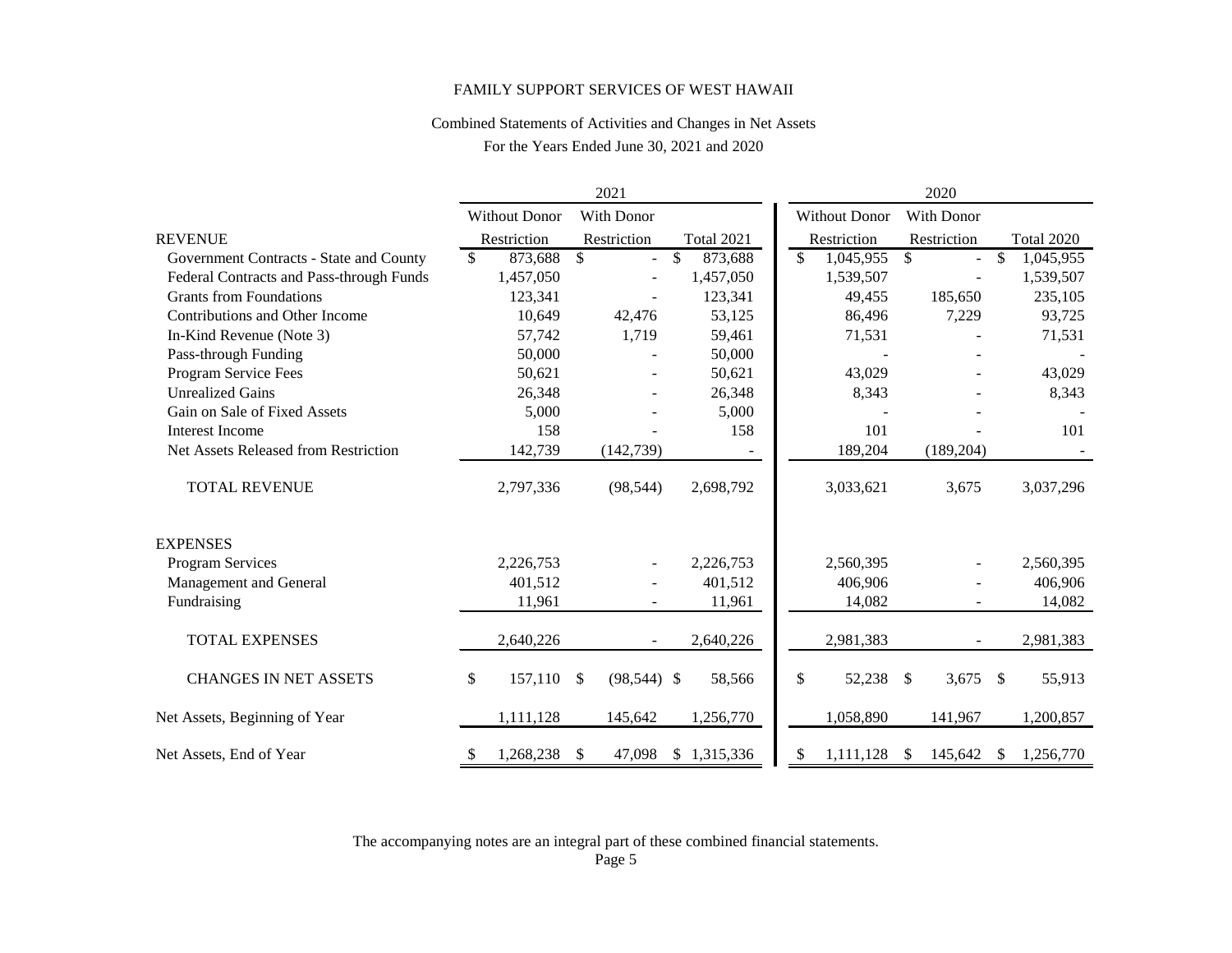#### Combined Statements of Functional Expenses For the Years Ended June 30, 2021 and 2020

|                                      |           | <b>Supporting Services</b> |             |                          |                   | <b>Supporting Services</b> |               |                          |                   |
|--------------------------------------|-----------|----------------------------|-------------|--------------------------|-------------------|----------------------------|---------------|--------------------------|-------------------|
|                                      | Program   |                            | Management  |                          |                   | Program                    | Management    |                          |                   |
|                                      | Services  |                            | and General | Fundraising              | <b>Total 2021</b> | Services                   | and General   | Fundraising              | <b>Total 2020</b> |
|                                      |           |                            |             |                          |                   |                            |               |                          |                   |
| Wages                                | 1,040,809 | \$                         | 249,498     | \$<br>3,741              | \$1,294,048       | \$1,243,058                | 250,650<br>\$ | \$<br>1,000              | \$1,494,708       |
| Payroll Taxes and Benefits (Note 6)  | 340,438   |                            | 70,771      | 1,580                    | 412,789           | 391,735                    | 69,128        | 257                      | 461,120           |
| <b>Outside Services</b>              | 232,979   |                            | 1,018       | 94                       | 234,091           | 334,700                    |               | 163                      | 334,863           |
| Supplies                             | 160,149   |                            | 15,313      | 2,131                    | 177,593           | 129,602                    | 21,556        | 3,065                    | 154,223           |
| Occupancy                            | 143,241   |                            | 16,759      |                          | 160,000           | 134,787                    | 14,723        |                          | 149,510           |
| In-Kind Expense (Note 3)             | 59,461    |                            |             |                          | 59,461            | 71,531                     |               |                          | 71,531            |
| Pass-through Expense                 | 50,000    |                            |             |                          | 50,000            |                            |               |                          |                   |
| Insurance                            | 40,031    |                            | 4,447       |                          | 44,478            | 42,843                     |               | $\overline{\phantom{a}}$ | 42,843            |
| Training, Travel and Conference      | 35,273    |                            | 2,776       |                          | 38,049            | 45,553                     | 9,262         |                          | 54,815            |
| Depreciation                         | 32,256    |                            |             | $\overline{\phantom{a}}$ | 32,256            | 31,207                     |               | $\sim$                   | 31,207            |
| <b>Equipment and Vehicle Expense</b> | 25,246    |                            | 5,414       |                          | 30,660            | 46,048                     | 12            |                          | 46,060            |
| Telephone                            | 26,554    |                            | 2,136       | $\overline{\phantom{a}}$ | 28,690            | 32,833                     | 3,527         |                          | 36,360            |
| Professional Fees                    | 4,888     |                            | 19,591      |                          | 24,479            | 1,117                      | 21,052        |                          | 22,169            |
| <b>Utilities</b>                     | 15,482    |                            | 2,796       |                          | 18,278            | 15,706                     | 2,898         |                          | 18,604            |
| Dues and Membership                  | 3,529     |                            | 5,195       |                          | 8,724             | 7,125                      | 2,038         | $\sim$                   | 9,163             |
| Mileage Reimbursement                | 7,712     |                            | 159         | 43                       | 7,914             | 8,862                      | 5,186         | 42                       | 14,090            |
| Project Expenses                     | 3,460     |                            |             |                          | 3,460             | 19,226                     |               |                          | 19,226            |
| Other Expenses                       | 3,408     |                            |             |                          | 3,408             | 470                        | 5,285         |                          | 5,755             |
| Fees                                 | (204)     |                            | 3,401       | 204                      | 3,401             | 2,858                      | 1,322         | 267                      | 4,447             |
| <b>Direct Fundraising Expense</b>    |           |                            |             | 3,144                    | 3,144             |                            |               | 9,031                    | 9,031             |
| Postage, Printing and Advertising    | 877       |                            | 942         | 1,024                    | 2,843             | 185                        | 267           | 257                      | 709               |
| <b>Bad Debt Expense</b>              |           |                            | 1,296       |                          | 1,296             |                            |               |                          |                   |
| <b>Client Assistance</b>             | 1,164     |                            |             |                          | 1,164             | 949                        |               |                          | 949               |
| <b>Total Expenses</b>                | 2,226,753 | \$                         | 401,512     | 11,961                   | \$2,640,226       | 2,560,395                  | 406,906       | 14,082<br>\$.            | \$2,981,383       |
|                                      |           |                            |             |                          |                   |                            |               |                          |                   |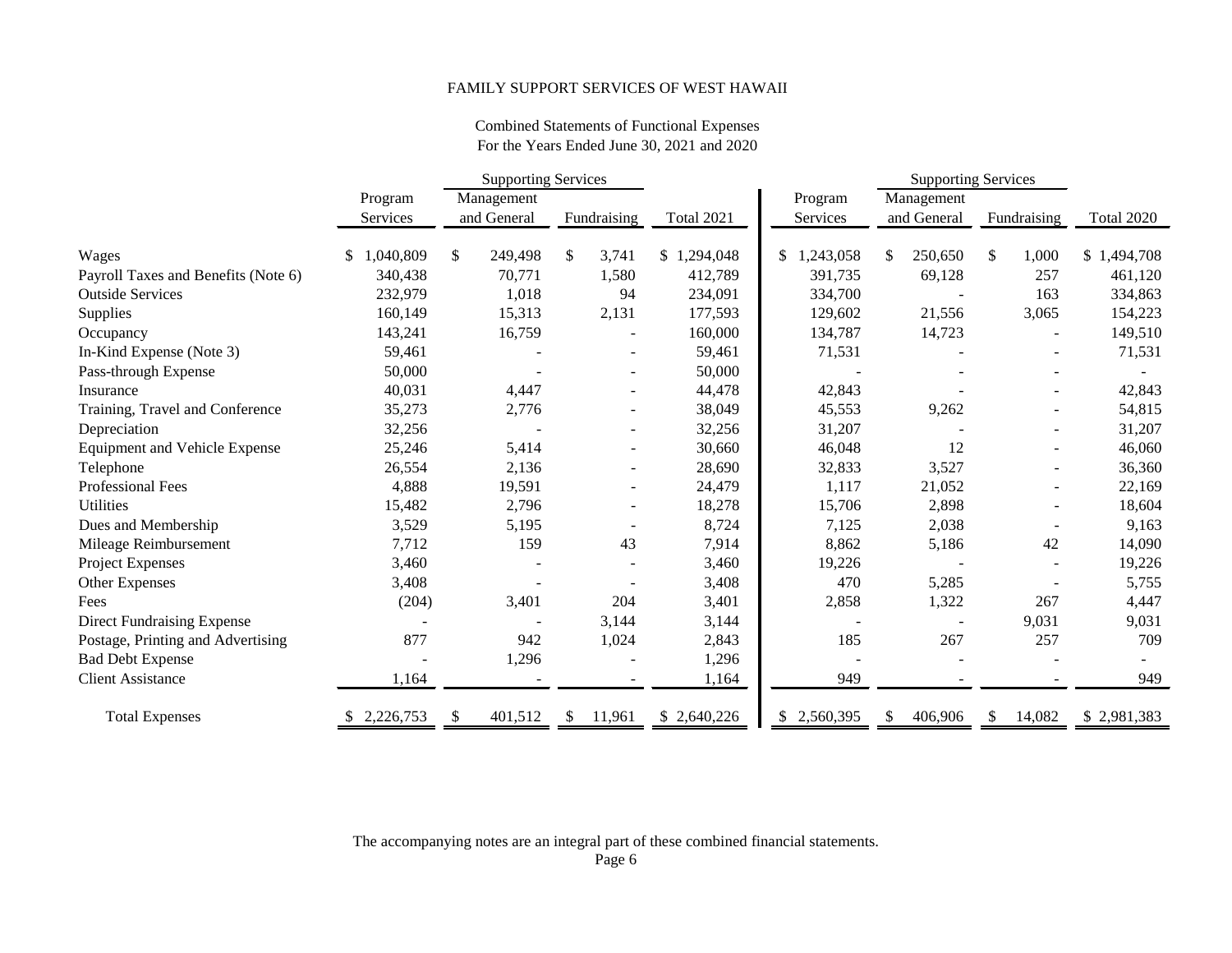#### Combined Statements of Cash Flows For the Years Ended June 30, 2021 and 2020

|                                                                                         | 2021            |    | 2020        |
|-----------------------------------------------------------------------------------------|-----------------|----|-------------|
| CASH FLOWS FROM OPERATING ACTIVITIES                                                    |                 |    |             |
| Cash Received from Government Agencies<br>Cash Received from Nongovernmental Contracts, | \$<br>2,368,055 | \$ | 2,662,262   |
| Grantors, Donors and Other Receipts                                                     | 176,466         |    | 328,830     |
| Cash Received from Progrm Service Fees                                                  | 50,621          |    | 43,029      |
| Cash Received for Pass-through                                                          | 50,000          |    |             |
| <b>Interest Income</b>                                                                  | 158             |    | 101         |
| Cash Paid to Employees and Vendors                                                      | (2,510,383)     |    | (2,842,465) |
| Cash Paid for Pass-through                                                              | (50,000)        |    |             |
| Net Cash Provided by Operating Activities (Note 5)                                      | 84,917          |    | 191,757     |
| CASH FLOWS FROM INVESTING ACTIVITIES                                                    |                 |    |             |
| Proceeds from Sale of Fixed Assets                                                      | 5,000           |    |             |
| Purchase of Property and Equipment                                                      | (24, 534)       |    |             |
| Net Cash Used by Investing Activities                                                   | (19, 534)       |    |             |
| CASH FLOWS FROM FINANCING ACTIVITIES                                                    |                 |    |             |
| Payments on Notes Payable                                                               | (41, 715)       |    | (13,050)    |
| Net Cash Used by Financing Activities                                                   | (41, 715)       |    | (13,050)    |
| Net Increase in Cash for the Year                                                       | 23,668          |    | 178,707     |
| CASH AND CASH EQUIVALENTS, BEGINNING OF YEAR                                            | 690,868         |    | 512,161     |
| CASH AND CASH EQUIVALENTS, END OF YEAR                                                  | 714,536         | S  | 690,868     |
|                                                                                         |                 |    |             |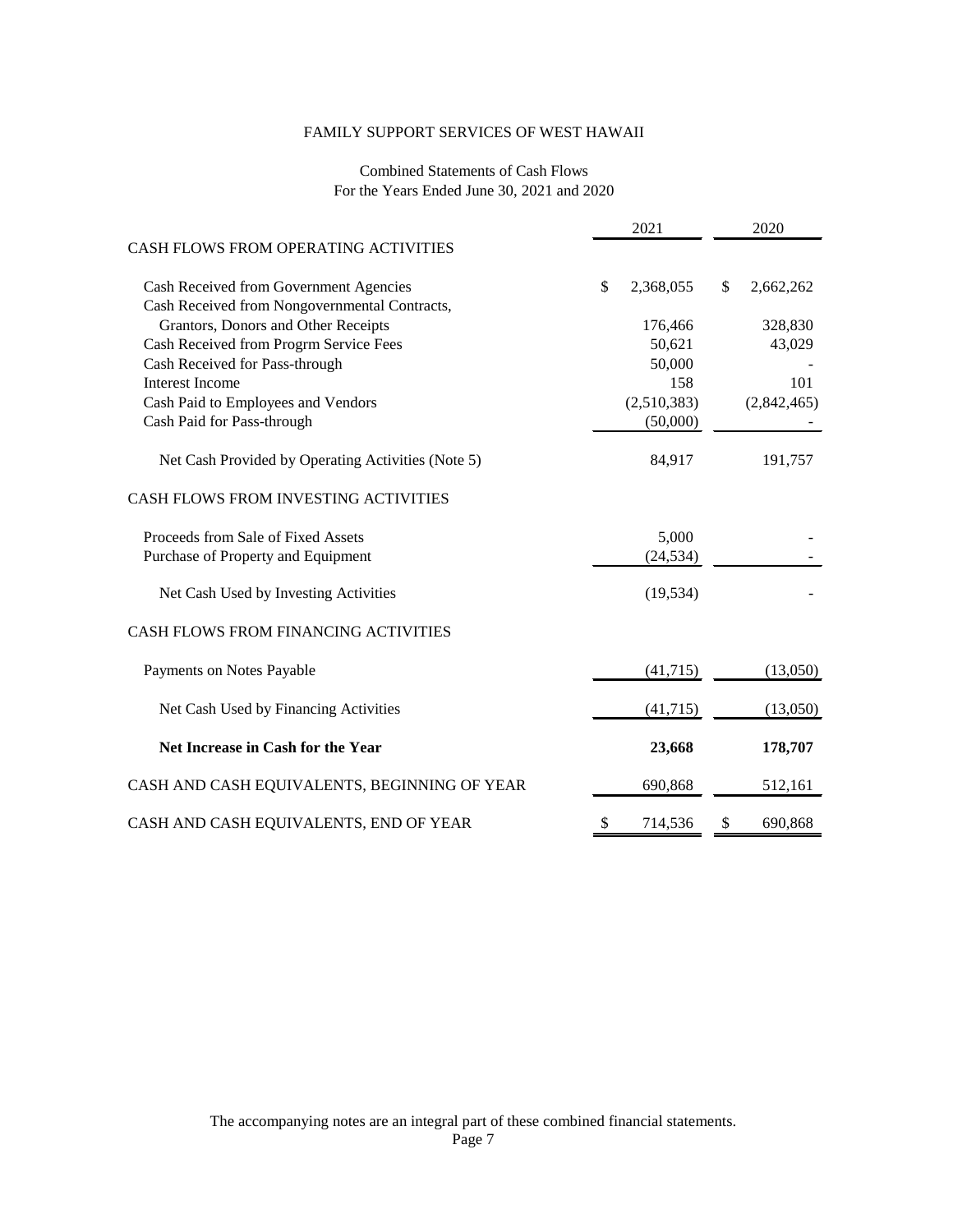## Note 1. ORGANIZATION

Family Support Services of West Hawaii (FSSWH) was incorporated in April, 1981, as a non-profit corporation under the laws of the State of Hawaii. The FSSWH's mission is to support families and communities in providing love and care for our children. In fulfilling this mission, the FSSWH operates programs that assist and support families with children. Funding for the programs is primarily through government contracts and various foundation grants. Family Support Services of West Hawaii operate facilities and programs in Kailua-Kona, Waimea, Hilo, and Ka'u on the Big Island of Hawaii.

Island Therapeutic Specialists (ITS) is a limited liability corporation organized in July 2013 under the laws of the State of Hawaii. Family Support Services of West Hawaii acquired ITS during 2016. Intercompany transactions have been incorporated into the combined financial statements. Collectively, Family Support Services of West Hawaii and Island Therapeutic Specialists are referred to as the Organization.

## Note 2. SUMMARY OF SIGNIFICANT ACCOUNTING POLICIES

*Method of Accounting:* The Organizations' financial statements are prepared on the accrual basis of accounting according to generally accepted accounting principles. Under this method of accounting, revenue is recognized when earned rather than when received, and expenses are recognized when incurred rather than when paid. For contributions and donations, revenue is recognized when the gift is received. For grants, revenue is recognized as the applicable requirements are fulfilled.

*Property and Equipment:* Property and equipment are stated at cost. Depreciation is computed on the straightline basis over the estimated useful lives of the assets, which range from 3 to 15 years. The Organization capitalizes expenses over \$5,000 and a useful life of more than one year. Donated property and equipment are recorded as revenue at their estimated fair value. Such donations are reported as unrestricted revenue unless the donor has restricted the donated asset to a specific purpose.

Assets purchased with contract funds revert back to the grantee organization upon termination of their intended use. However, management intends to use the assets for their intended purposes for the life of the assets and the likelihood of the assets ever having to be returned to the grantors is remote.

*Cash and Cash Equivalents:* For the purpose of the combined statements of cash flows, cash is defined as demand deposits, petty cash on hand and savings accounts. The Organization considers cash equivalents to be all unrestricted highly liquid investments with an initial maturity of three months or less.

*Accounts Receivable:* Accounts receivable represent revenue earned and not yet received from grants and contracts. Accounts receivable are written off when management determines they will not be collected. Management analyzes the allowance for doubtful accounts based on the current make-up of the accounts receivable balance and past history. Based on this analysis, management has determined an allowance for doubtful accounts is not necessary as of June 30, 2021 and 2020.

*Refundable Advances*: Conditional contribution revenue is recognized when earned which is as conditions are fulfilled. However, funds received that are not earned as of year-end are recorded as a liability under refundable advances. There was no refundable advances balance at June 30, 2021 and 2020.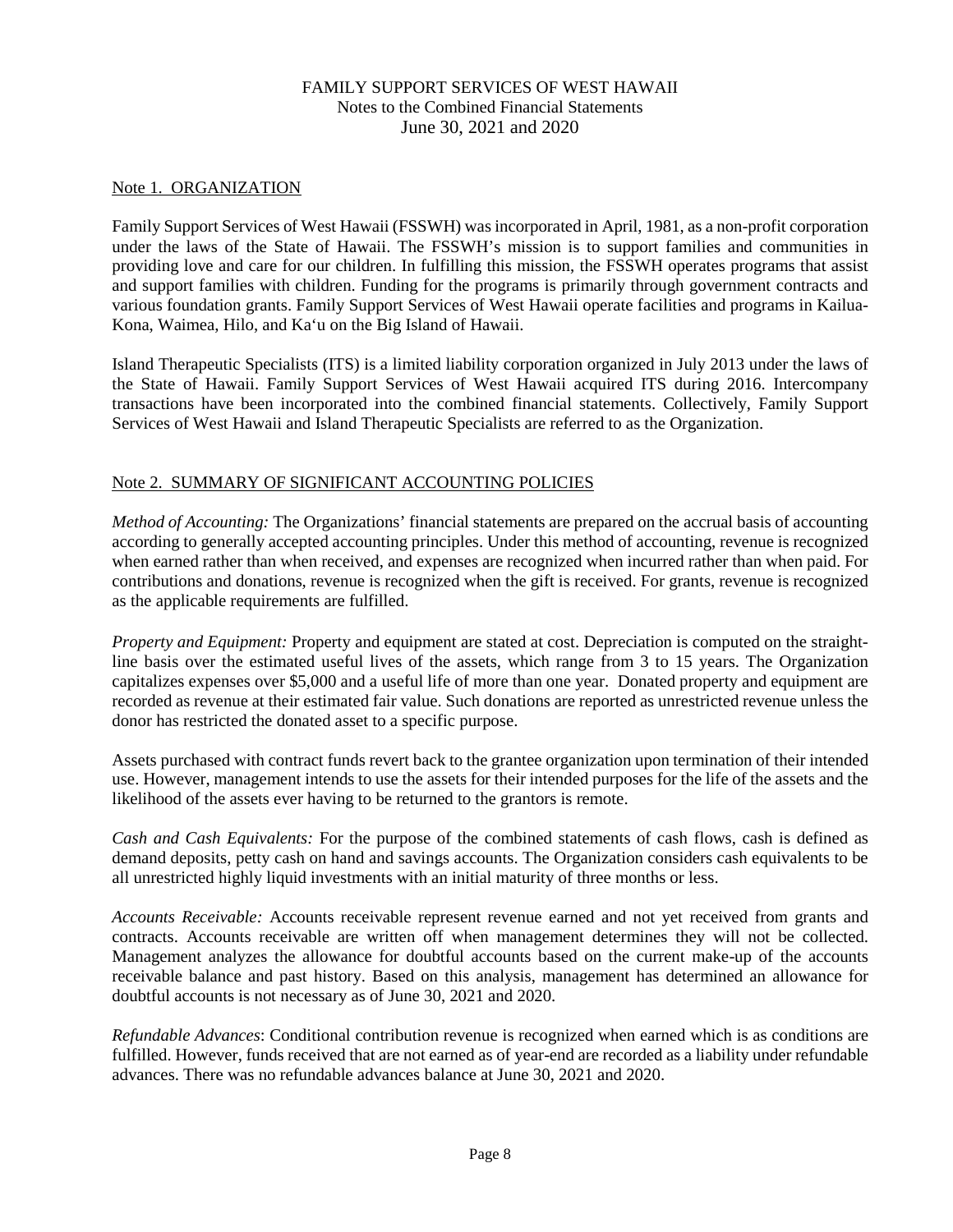# Note 2. SUMMARY OF SIGNIFICANT ACCOUNTING POLICIES (Continued)

*Use of Estimates:* The preparation of combined financial statements in conformity with generally accepted accounting principles in the United States of America requires management to make estimates and assumptions that affect certain reported amounts and disclosures. Accordingly, actual results could differ from those estimates.

*Functional Expenses*: The financial statements include a statement of functional expenses. Functional expenses are allocated to program related and administrative functions. Expense allocations are generally computed based on the number of employees or contractors performing program or administrative functions.

*Net Assets*: Net assets, revenues, gains and losses are classified based on the existence of or absence of donoror grantor-imposed restrictions. Accordingly, net assets and changes therein are classified and reported as follows:

*Net Assets Without Donor Restrictions*: Net assets without donor restrictions include all resources that are not subject to donor-imposed stipulations or contributions with donor-imposed restrictions that are met during the same year as the contribution is made. Net assets without donor restrictions denoted as property and equipment represent equity in such property and equipment. They are available for support of all organizational operations and services. Net assets without donor restrictions may be designated by the board of directors for specific purpose at any time. Board designated net assets without donor restrictions were \$28,800 as of June 30, 2021 and 2020.

*Net Assets With Donor Restrictions*: Net assets with donor restrictions include amounts that the donor subjects to restrictions in perpetuity and amounts subject to legal or donor-imposed stipulations that may or will be met either by actions of the Organization and/or passage of time. Contributions with restriction are reported as increases in net assets with donor restriction. When the restriction is met, the amount is reclassified to unrestricted net assets and reported in the combined statement of activities as net assets released from restrictions. If a donation with restrictions is received and the purpose is met during the year, it is reported as net assets without restrictions.

Net assets with donor restrictions through perpetuity are also included in the net assets with donor restrictions. These net assets represent endowment funds received from donors subject to the restrictions of gift instruments requiring the principal to be maintained intact and only the investment income to be used to provide sustainable funding of programs and services which support the mission of Family Support Services of West Hawaii. Investment income from certain endowment funds is restricted for specified purposes. Net assets with donor restrictions through perpetuity were \$23,000 as of June 30, 2021 and 2020.

The Uniform Prudent Management of Institutional Funds Act (UPMIFA) applies to nonprofit organizations in Hawaii. UPMIFA updates the prudence standard for the management and investment of charitable funds, and it amends the provisions governing the release and modification of restrictions on charitable funds. Management has evaluated the provisions of the standard and has concluded that the adoption of UPMIFA in fiscal year 2021 did not have a significant effect on the Organization's combined financial statements.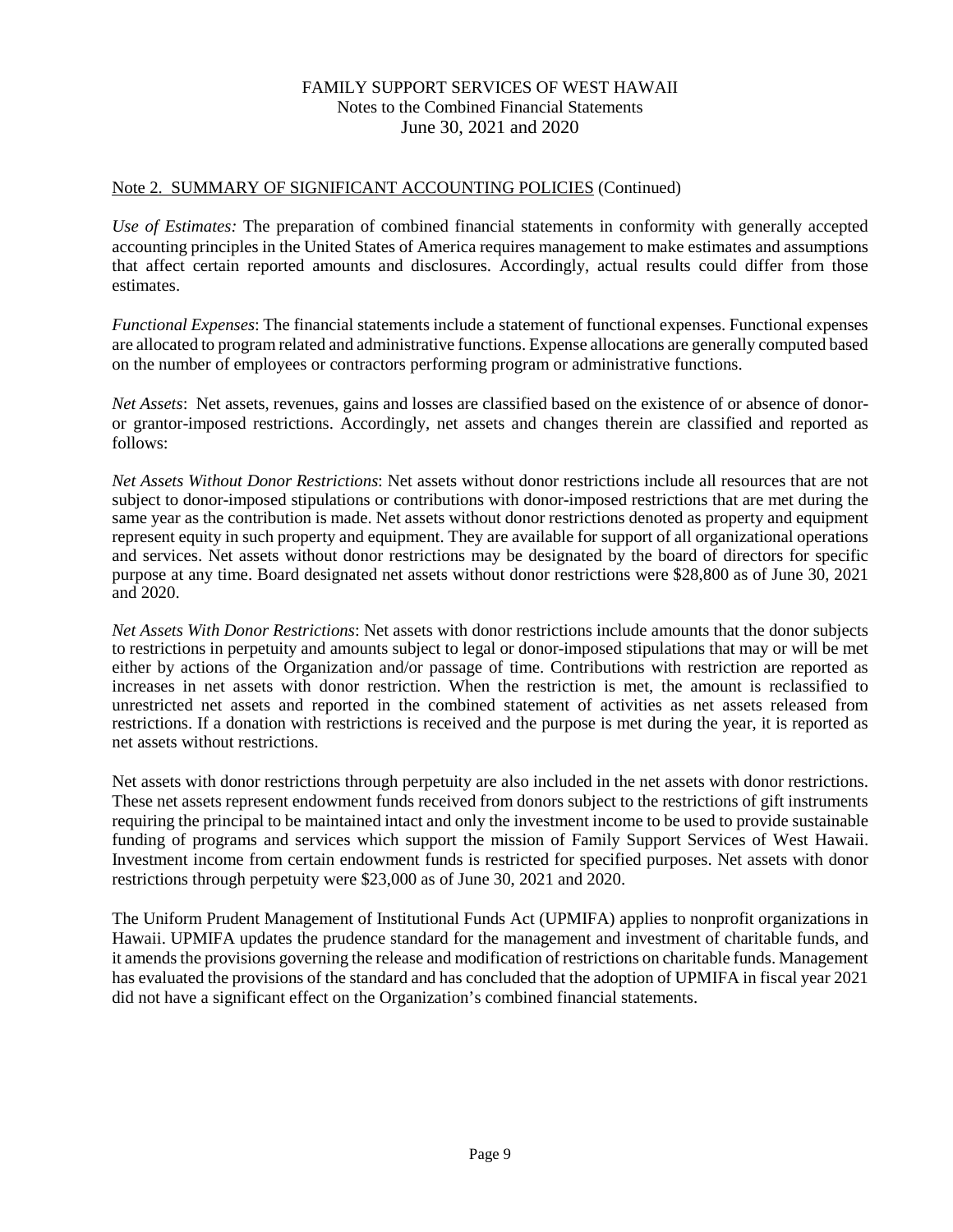## Note 2. SUMMARY OF SIGNIFICANT ACCOUNTING POLICIES (Continued)

Net assets with donor restrictions represent restricted grants and funds received from foundations and donors for which the restrictions have not yet been fulfilled and consist of the following at June 30:

|                               | 2021 |        |    | 2020    |
|-------------------------------|------|--------|----|---------|
| <b>Promising Minds</b>        | \$   | 12,823 | \$ | 1,924   |
| <b>FISH</b> Speech            |      | 3,863  |    | 11,325  |
| <b>Youth Mentoring</b>        |      | 3,300  |    |         |
| Early Head Start              |      | 2,130  |    | 5,005   |
| Techie for the Keiki          |      | 1,211  |    | 2,979   |
| Fatherhood                    |      | 771    |    | 1,292   |
| Castle Grant                  |      |        |    | 59,240  |
| Newborn Enhanced Support Team |      |        |    | 38,828  |
| West Hawaii Rural Access      |      |        |    | 2,049   |
| Perpetual Endowment Principal |      | 23,000 |    | 23,000  |
| Total                         |      | 47,098 |    | 145,642 |

*Income Taxes:* Family Support Services of West Hawaii is exempt from federal income taxes pursuant to Internal Revenue Code Section  $501(c)(3)$ , and exempt from state income taxes under Section 237-23(b) of the Hawaii Revised Statutes. Therefore, no provision for federal or state income taxes is required for the combined financial statements.

The accounting standard on accounting for uncertainty in income taxes addresses the determination of whether tax benefits claimed or expected to be claimed on a tax return should be recorded in the combined financial statements. Under that guidance, the Organization may recognize the tax benefit from an uncertain tax position only if it is more likely than not that the tax position will be sustained on examination by taxing authorities based on the technical merits of the position. Examples of tax positions include the tax-exempt status of the Organization and various positions related to the potential sources of unrelated business taxable income (UBIT). The tax benefits recognized in the combined financial statements from such a position are measured based on the largest benefit that has a greater than 50% likelihood of being realized upon ultimate settlement.

There were no unrecognized tax benefits identified or recorded as liabilities for fiscal year 2021. The Organization files its *Forms 990* in the U.S. federal jurisdiction and the office of the state's Attorney General for the State of Hawaii. The Organization is generally no longer subject to examination by the Internal Revenue Service for years before 2018.

## Note 3. DONATED SERVICES

Under *FASB ASC 958*, in-kind contributions of donated services that create or enhance non-financial assets or that require specialized skills provided by individuals possessing those skills, and which would typically need to be purchased if not provided by donation, are recognized and recorded at their fair values in the period received. During the years ended June 30, 2021 and 2020, the Organization recognized \$59,461 and \$71,531, respectively, in donated rent for the facilities in Kealakehe and Greenwell.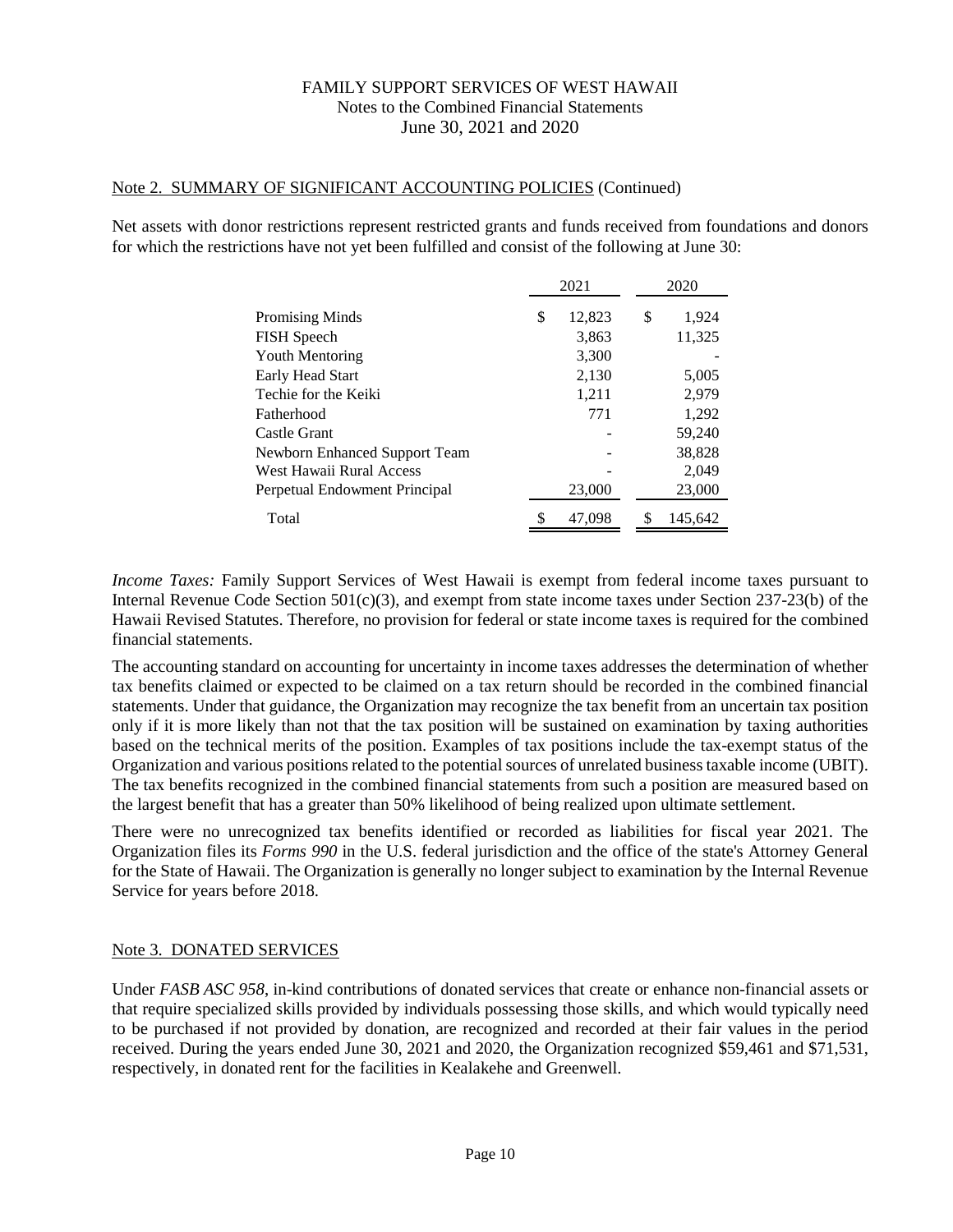## Note 4. FAIR VALUE MEASUREMENTS

Family Support Services of West Hawaii has conformed to *FASB ASC 820-10-50-1* which establishes a fair value hierarchy for inputs used in measuring fair market value that maximizes the use of observable inputs and minimizes the use of unobservable inputs by requiring that the most observable inputs be used when available. Observable inputs are those that market participants would use in pricing the asset or liability based on the best information available in the circumstances. This fair value hierarchy consists of three broad levels:

- Level 1 inputs consist of unadjusted quoted prices in active markets such as stock exchanges for identical assets and have the highest priority.
- Level 2 inputs consist of significant other observable inputs such as quoted prices for similar assets and liabilities in active markets, and inputs that are observable for the asset and liability, either directly or indirectly, for substantially the full term of the combined financial instrument.
- Level 3 inputs consist of significant unobservable inputs and include situations where there is little, if any, market activity for the investment. The inputs require significant judgment or estimates, such as those associated with discounted cash flow methodologies and appraisals.

Fair values of assets measured on a recurring basis are as follows, there are no liabilities or other assets measured at fair value on a recurring or non-recurring basis.  $\mathbf{I}$ 

| Assets        | Total 2021 | Ouoted<br>Prices:<br>Level 1 | Significant<br>Other Inputs:<br>Level 2 | Significant Non-<br>Observable<br>Inputs: Level 3 | Assets        | Total 2020 | Ouoted<br>Prices:<br>Level 1 | Significant<br>Other Inputs:<br>Level 2 |
|---------------|------------|------------------------------|-----------------------------------------|---------------------------------------------------|---------------|------------|------------------------------|-----------------------------------------|
| <b>Stocks</b> | 80.758     | 80.758                       |                                         |                                                   | <b>Stocks</b> | 64.965     | 64.965                       |                                         |
| <b>Bonds</b>  | 53.146     | 53.146                       | -                                       |                                                   | <b>Bonds</b>  | 42.591     | 42.591                       |                                         |
| Total         | 133.904    | \$133,904                    |                                         |                                                   | Total         | 107.556    | 107.556                      |                                         |

## Note 5. RECONCILIATION OF CHANGE IN NET ASSETS WITH NET CASH PROVIDED BY OPERATING ACTIVITIES

|                                                       | 2021         | 2020         |
|-------------------------------------------------------|--------------|--------------|
| Changes in Net Assets                                 | \$<br>58,566 | \$<br>55,913 |
|                                                       | 32,256       | 31,207       |
| Add in Depreciation<br>Unrealized Gain on Investments | (26, 348)    | (8, 343)     |
| Gain on Sale of Fixed Assets                          | (5,000)      |              |
| <b>Bad Debt Expense</b>                               | 1.296        |              |
| Change in Accounts Receivable - Grants and Contracts  | 37,317       | 76,800       |
| Change in Prepaid Expenses                            | (457)        | 1.965        |
| <b>Change in Security Deposits</b>                    | (1,155)      |              |
| Change in Accounts Payable                            | 16,403       | 5,289        |
| Change in Accrued Payroll Expenses                    | (27, 961)    | 28,926       |
| Net Cash Provided by Operating Activities             | \$<br>84.917 | 191.757      |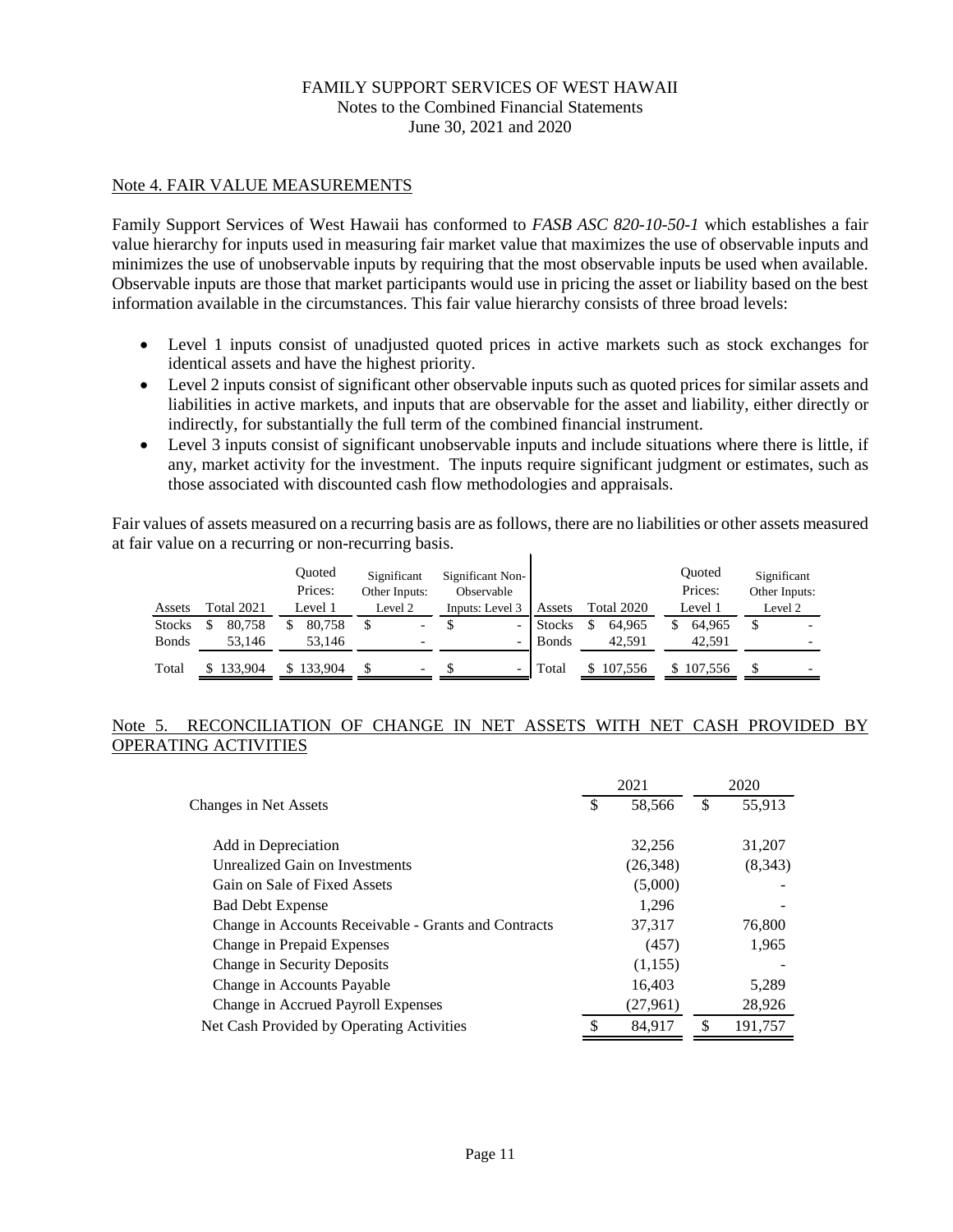# Note 6. 401(k) PLAN

The Organization has a retirement plan with Fish Investments in which there is no limit on employee contributions and the Organization matches up to 3%. For the year ended June 30, 2021 and 2020, the 401(k) retirement plan contributions made by the Organization were \$57,590 and \$50,091 respectively.

## Note 7. LINE OF CREDIT

Family Support Services of West Hawaii has secured a line of credit with the Bank of Hawaii with a maximum borrowing of \$150,000. The line of credit expires in September 2022 and has a \$-0- balance as of June 30, 2021 and 2020, respectively.

## Note 8. CONCENTRATIONS

For the fiscal years ending June 30, 2021 and 2020, the Organization received 88% and 85% respectively, of its revenue from government contracts, most of which are awarded by the State of Hawaii. Significant reductions, if any, could have an adverse effect on the Organization's ability to continue operations. The ultimate determination of amounts received under these programs generally is based upon allowable units of service delivered to and audited by the government. Until such audits have been completed and a final settlement has been reached, there exists a contingency to refund any amount received in excess of allowable costs.

## Note 9. FUTURE LEASE PAYMENTS

The Organization leases facilities in several locations in order to fulfill its mission. In addition, the Organization entered into certain operating leases for equipment and vehicles. Rental expense was \$132,288 and \$122,730 for the years ended June 30, 2021 and 2020, respectively. The following schedule shows the non-cancelable portion of lease obligations to Family Support Services of West Hawaii:

| \$28,694 |
|----------|
| 15,983   |
| \$44,677 |
|          |

## Note 10. SUBSEQUENT EVENTS

In preparing these combined financial statements, the Organization has evaluated events and transactions for potential recognition or disclosure through January 17, 2022, the date the financial statements were available to be issued. There are no recognized subsequent events, events that that provide additional evidence about conditions that existed at the statement of net position date, or non-recognized subsequent events, or events that provide evidence about conditions that did not exist at the statement of net position date, which are necessary to disclose to keep the financial statements from being misleading.

Subsequent to year end, the COVID-19 pandemic was still ongoing. The United States economy was negatively affected and the financial markets have experienced significant losses due to the outbreak. At the time these financial statements were available to be issued, the situation remained very volatile and the full effect of the pandemic on the operations of the Organization could not be determined.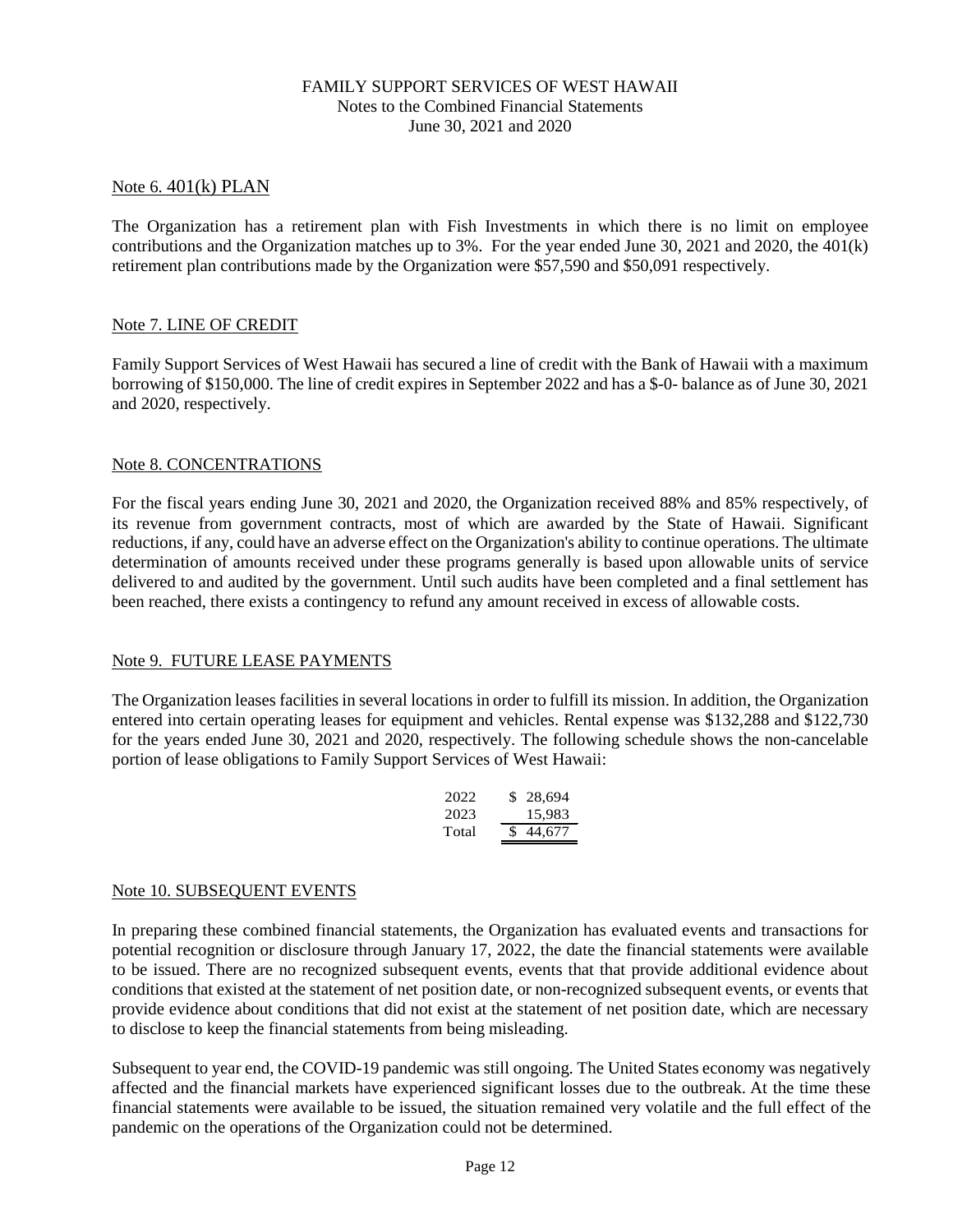## Note 11. LIQUIDITY AND AVAILABILITY OF FINANCIAL ASSETS

Management's policy is to structure its financial assets to be available as its general expenditures, liabilities and other obligations come due.

| Financial Assets at June 30, 2021                 | \$ 714,536 |
|---------------------------------------------------|------------|
| Less those unavailable for general expenditures   |            |
| within one year due to:                           |            |
| Restricted by donor with purpose restriction      | (24,098)   |
| Perpetual endowment principle                     | (23,000)   |
| Financial assets available to meet cash needs for |            |
| general expenditures within one year              | 667,438    |

In addition to the financial assets available above, the Organization has the ability to borrow on the line of credit noted in Note 7.

## Note 12. NOTE PAYABLE

In May 2019, the Organization entered into an agreement with the Bank of Hawaii to purchase four vehicles they had previously leased at fair market value. The loan calls for monthly principal and interest payments of \$1,291 and bears interest at 5%. The loan is secured by the vehicles and matures in May 2023. During the year ended June 30, 2021, the principal and accrued interest were paid in full.

## Note 13. DEPOSITS WITH FINANCIAL INSTITUTIONS

The Organization maintains its cash accounts at one financial institution. The balance at times may exceed the Federal Deposit Insurance Corporation (FDIC) insured limit of \$250,000 per financial institution. Management acknowledges the possibility of risk in this arrangement; however, the size and longevity of the depository institution minimizes such risk. The following represents a summary of deposits as of June 30:

|                                | 2021       | 2020       |
|--------------------------------|------------|------------|
| <b>Fully Insured Deposits</b>  | \$ 250,000 | \$ 250,000 |
| Uninsured and Uncollateralized | 464.536    | 440,868    |
| Total                          | 714.536    | 690.868    |
|                                |            |            |

#### Note 14. RECENT ACCOUNTING PRONOUNCEMENTS

In February 2016, the FASB issued ASU 2016-02, *Leases*, which supersedes FASB Accounting Standards Codification (ASC) Topic 840, *Leases*, and makes other conforming amendments to U.S. GAAP. ASU 2016- 02, requires, among other changes to the lease accounting guidance, lessees to recognize most leases on the balance sheet via a right-of-use asset and lease liability as well as additional qualitative and quantitative disclosures. ASU 2016-02 is effective for entity fiscal years beginning after December 15, 2022 (as amended in November 2019 by ASU 2019-10), but permits early adoption, and mandates a modified retrospective transition method. The provisions are effective for the Organization's fiscal year ending June 30, 2023. Management is currently evaluating the impact that the adoption of these provisions will have on the financial statements.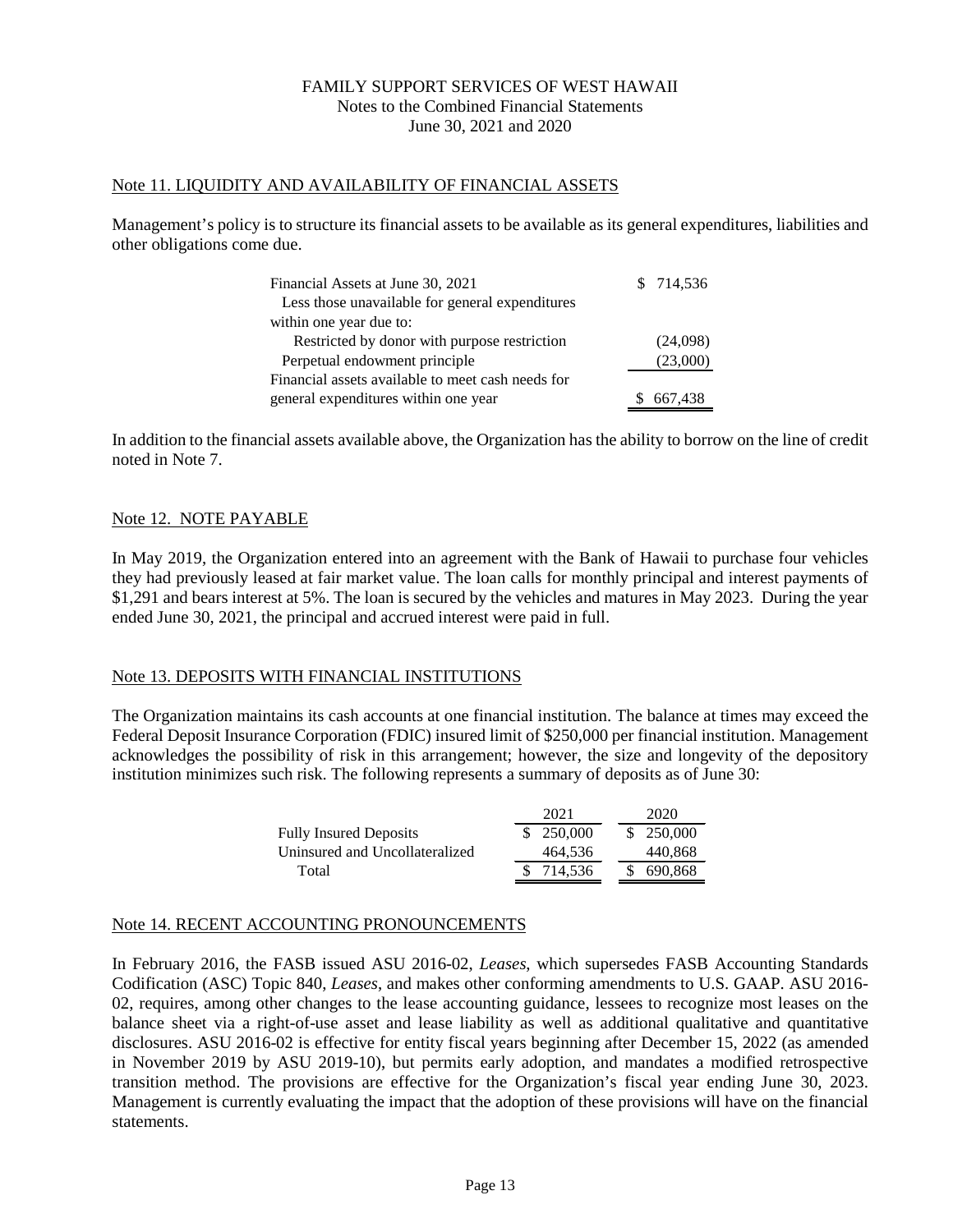## Note 14. RECENT ACCOUNTING PRONOUNCEMENTS (Continued)

In September 2020, the FASB issued ASU 2020-07, Not-for-Profit Entities (Topic 985): *Presentation and Disclosures by Not-for-Profit Entities for Contributed Nonfinancial Assets*, effective for annual periods beginning after June 15, 2021 with early application permitted. The provisions are effective for the Organization's fiscal year ending June 30, 2022. Management is currently evaluating the impact that the adoption of these provisions will have on the financial statements.

#### Note 15. RECLASSIFICATION

Certain items included in the 2020 financial statements have been reclassified to conform to current year presentations. These reclassifications had no effect on Net Assets.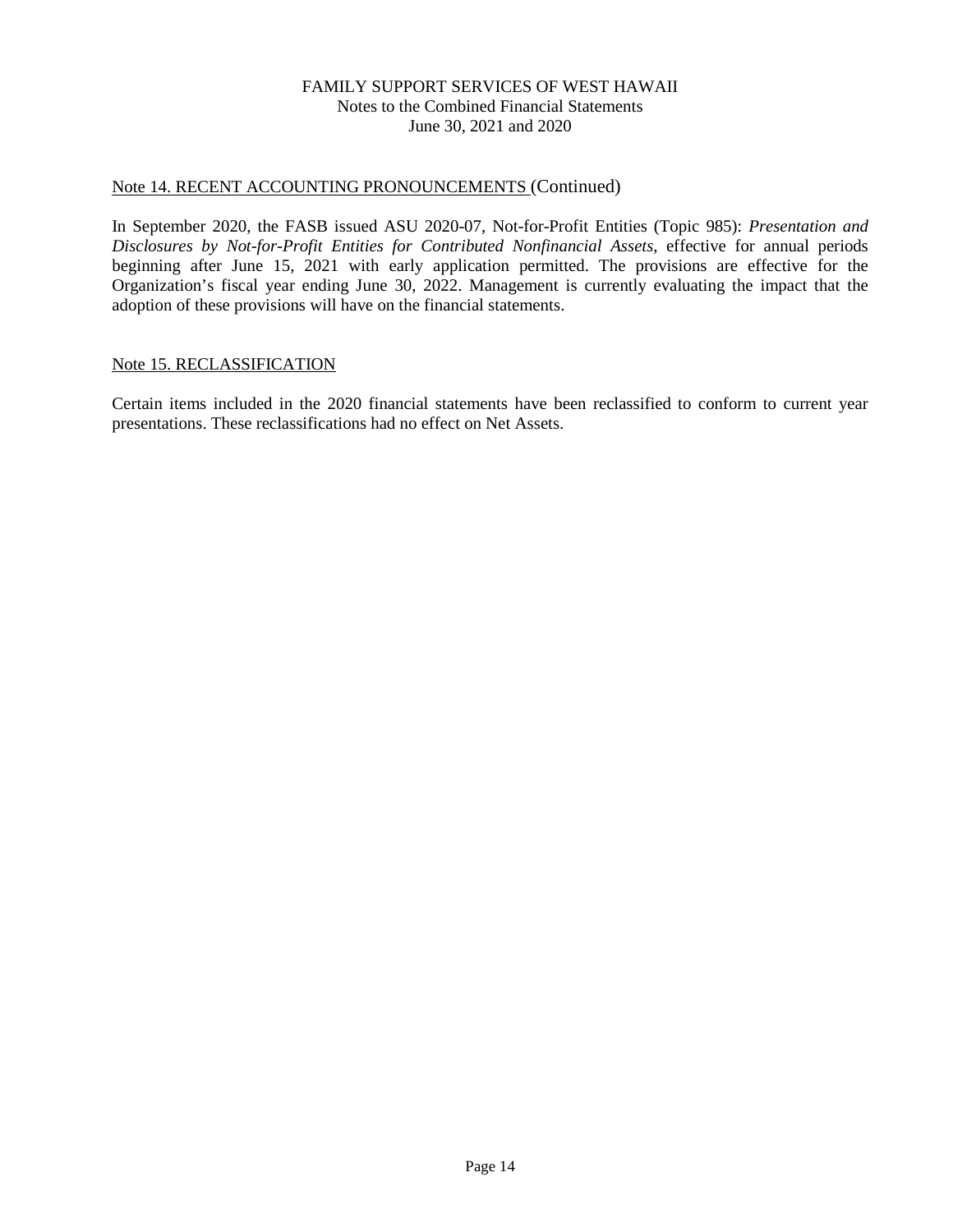# **Schedule of Expenditures of Federal Awards**

For the Year Ended June 30, 2021

| <b>Federal Grantor / Pass-through</b><br><b>Grantor/Program Title</b>                             | <b>Assistance</b><br>Listing | Grant<br><b>Number</b> | Federal<br><b>Expenditures</b> |  |
|---------------------------------------------------------------------------------------------------|------------------------------|------------------------|--------------------------------|--|
| <b>United States Department of Agriculture</b>                                                    |                              |                        |                                |  |
| Passed through the State of Hawaii, Office of Education,                                          |                              |                        |                                |  |
| Hawaii Child Nutrition Program:                                                                   |                              |                        |                                |  |
| Child and Adult Care Food Program                                                                 | 10.558                       | Agreement #2135-1      | $\mathcal{S}$<br>4,758         |  |
| Total U.S. Department of Agriculture passed-through programs                                      |                              |                        |                                |  |
| <b>United States Department of Health and Human Services:</b>                                     |                              |                        |                                |  |
| Early Head Start (Year 2)                                                                         | 93.600                       | 09CH01089302           | 1,029,799                      |  |
| Early Head Start (Year 3)                                                                         | 93.600                       | 09CH01089303           | 164,179                        |  |
| COVID-19 Early Head Start - CARES                                                                 | 93.600                       | 09CH01089302C3         | 29,341                         |  |
| COVID-19 Early Head Start - CRRSA                                                                 | 93.600                       | 09HE00031101C5         | 10,957                         |  |
| Subtotal Department of Health and Human Services direct programs                                  |                              |                        | 1,234,276                      |  |
| Passed through the State of Hawaii, Department of Human Services:                                 |                              |                        |                                |  |
| Temporary Assistance for Needy Families                                                           | 93.558                       | DHS-16-POS-3051, SA5   | 204,316                        |  |
| <b>Total U.S. Department of Health and Human Services programs</b>                                |                              |                        |                                |  |
| <b>United States Department of Treasury</b>                                                       |                              |                        |                                |  |
| Passed through the State of Hawaii, Department of Human Services,<br>Hawaii Community Foundation: |                              |                        |                                |  |
| Coronavirus Relief Fund                                                                           | 21.019                       | Grant ID #106459       | 13,700                         |  |
| <b>Total U.S. Department of Treasury passed-through programs</b>                                  |                              |                        | 13,700                         |  |
| <b>Total expenditures of federal awards</b>                                                       |                              |                        | 1,457,050                      |  |

The accompanying notes are an integral part of this schedule.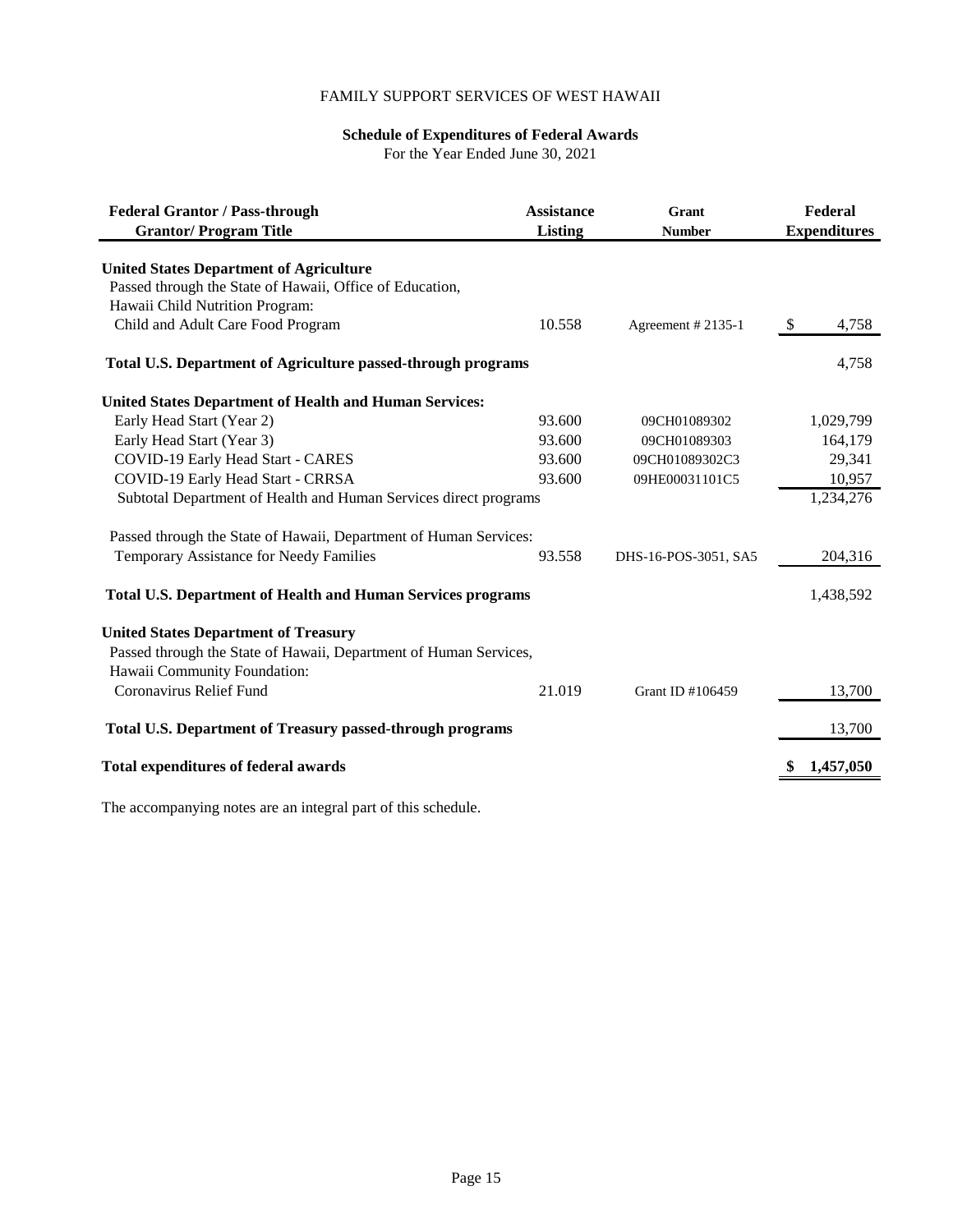## FAMILY SUPPORT SERVICES OF WEST HAWAII Notes to the Schedule of Expenditures of Federal Awards For the year ended June 30, 2021

#### Note A. BASIS OF PRESENTATION

The accompanying Schedule of Expenditures of Federal Awards includes the federal grant activity of Family Support Services of West Hawaii programs of the federal government for the year ended June 30, 2021.

The information in this Schedule is presented in accordance with the requirements of *Title 2 U.S. Code of Federal Regulations Part 200, Uniform Administrative Requirements, Cost Principles, and Audit Requirements for Federal Awards* (Uniform Guidance)*.* Because the Schedule presents only a selected portion of the operations of Family Support Services of West Hawaii, it is not intended to and does not present the combined financial position, changes in net assets, or cash flows of Family Support Services of West Hawaii.

## Note B. SUMMARY OF SIGNIFICANT ACCOUNTING POLICIES

*Basis of Accounting:* Expenditures reported on this schedule are reported on the accrual basis of accounting. Such expenditures are recognized following the cost principles contained in the *Uniform Guidance*, wherein certain types of expenditures are not allowable or are limited as to reimbursement.

*Indirect Cost Rate*: The Organization has not elected to use the 10% de minimis cost rate.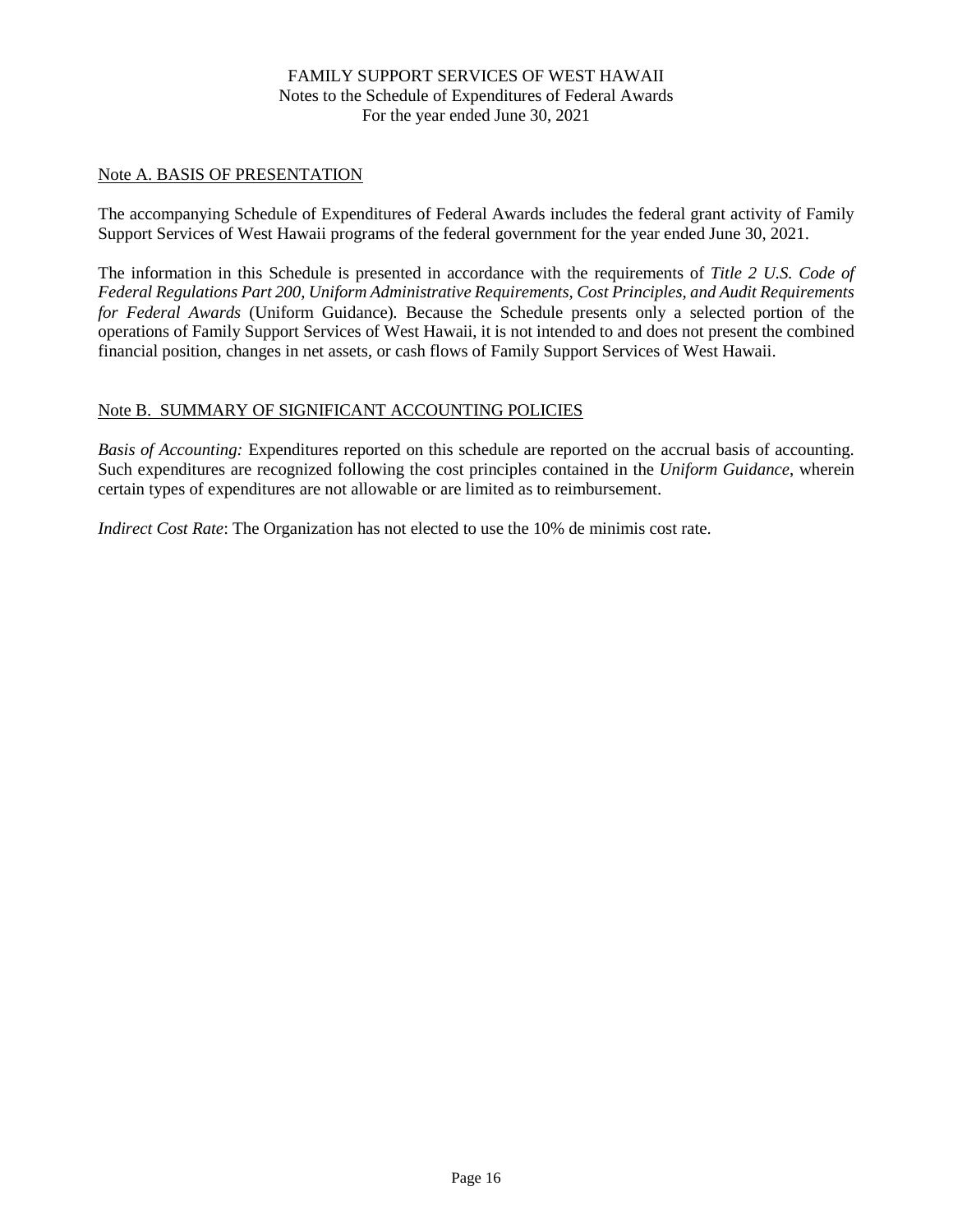

# INDEPENDENT AUDITOR'S REPORT ON INTERNAL CONTROL OVER FINANCIAL REPORTING AND ON COMPLIANCE AND OTHER MATTERS BASED ON AN AUDIT OF FINANCIAL STATEMENTS PERFORMED IN ACCORDANCE WITH *GOVERNMENT AUDITING STANDARDS*

To the Management and Board of Directors of Family Support Services of West Hawaii Kailua-Kona, Hawaii 96740

We have audited, in accordance with the auditing standards generally accepted in the United States of America and the standards applicable to financial audits contained in *Government Auditing Standards* issued by the Comptroller General of the United States, the combined financial statements of Family Support Services of West Hawaii (a nonprofit organization), which comprise the combined statement of financial position as of June 30, 2021, and the related combined statements of activities, and cash flows for the year then ended, and the related notes to the combined financial statements, and have issued our report thereon dated January 17, 2022.

## **Internal Control Over Financial Reporting**

In planning and performing our audit of the combined financial statements, we considered Family Support Services of West Hawaii's internal control over financial reporting (internal control) to determine audit procedures that are appropriate in the circumstances for the purpose of expressing our opinion on the financial statements, but not for the purpose of expressing an opinion on the effectiveness of Family Support Services of West Hawaii's internal control. Accordingly, we do not express an opinion on the effectiveness of the Organization's internal control.

A *deficiency in internal control* exists when the design or operation of a control does not allow management or employees, in the normal course of performing their assigned functions, to prevent, or detect and correct, misstatements on a timely basis. A *material weakness* is a deficiency, or a combination of deficiencies, in internal control, such that there is a reasonable possibility that a material misstatement of the entity's combined financial statements will not be prevented, or detected and corrected on a timely basis. A *significant deficiency* is a deficiency, or a combination of deficiencies, in internal control that is less severe than a material weakness, yet important enough to merit attention by those charged with governance.

Our consideration of internal control was for the limited purpose described in the first paragraph of this section and was not designed to identify all deficiencies in internal control that might be material weaknesses or significant deficiencies. Given these limitations, during our audit we did not identify any deficiencies in internal control that we consider to be material weaknesses. However, material weaknesses may exist that have not been identified.

 1885 Main Street, Suite 408 • Wailuku, Hawaii 96793 73-4976 Kamanu Street, Suite 107 1437 Kilauea Ave; suite 104 • Hilo, Hawaii 96720 1885 Main Street, Suite 407 • Wailuku, Hawaii 96793 Kailua-Kona, Hawaii 96740 Mailing: P.O. Box 4372 • Hilo, Hawaii 96720 Phone: 808.242.5002 www.carbocpa.com Phone: 808.930.6850

Maui: Big Island: Big Island: Big Island: Big Island: Big Island: Big Island: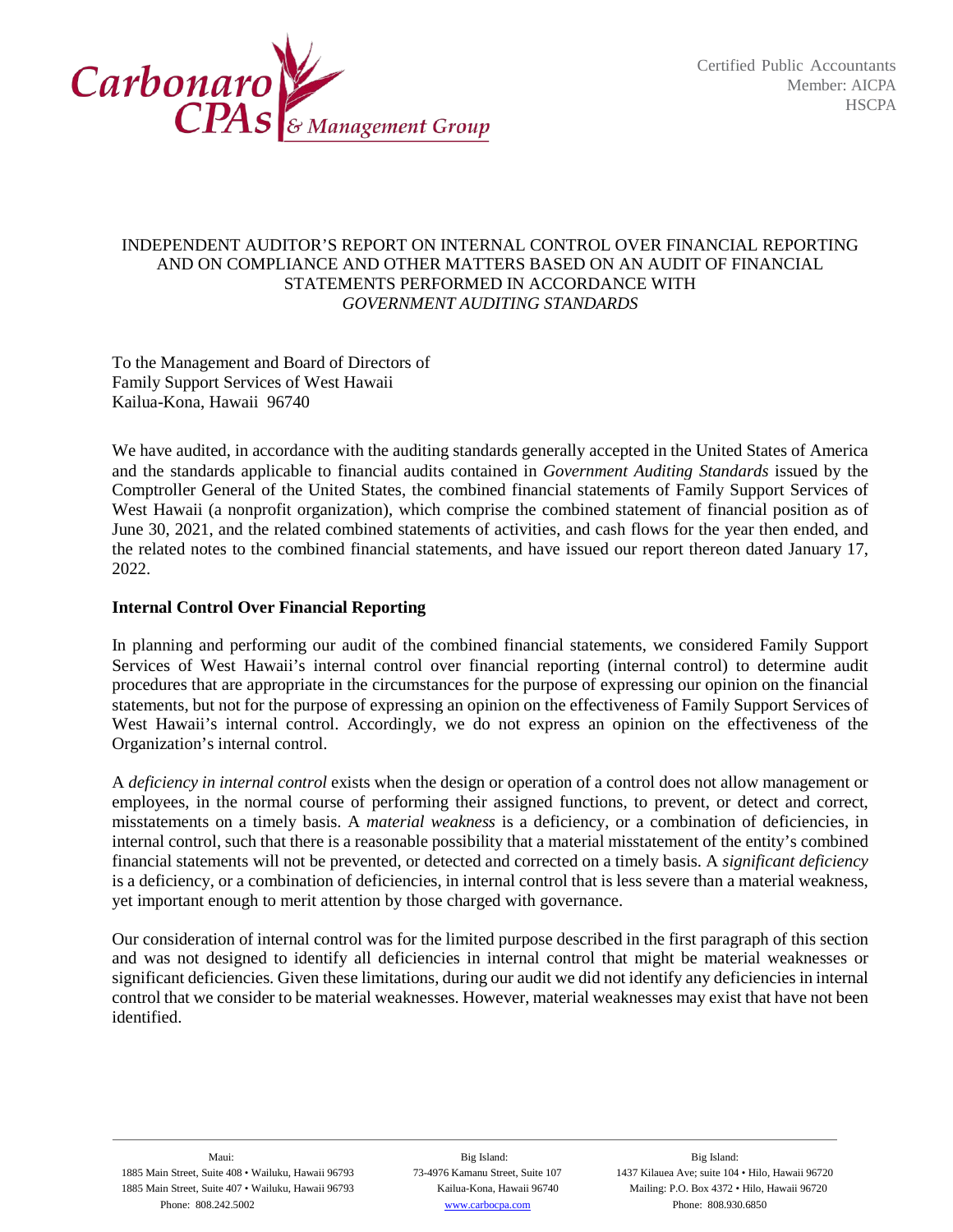#### **Compliance and Other Matters**

As part of obtaining reasonable assurance about whether Family Support Services of West Hawaii's combined financial statements are free from material misstatement, we performed tests of its compliance with certain provisions of laws, regulations, contracts, and grant agreements, noncompliance with which could have a direct and material effect on the determination of financial statement amounts. However, providing an opinion on compliance with those provisions was not an objective of our audit, and accordingly, we do not express such an opinion. The results of our tests disclosed no instances of noncompliance or other matters that are required to be reported under *Government Auditing Standards*.

## **Purpose of this Report**

The purpose of this report is solely to describe the scope of our testing of internal control and compliance and the results of that testing, and not to provide an opinion on the effectiveness of the Organization's internal control or on compliance. This report is an integral part of an audit performed in accordance with *Government Auditing Standards* in considering the Organization's internal control and compliance. Accordingly, this communication is not suitable for any other purpose.

Carbonaro CPAs and Management Group

Kailua-Kona, Hawaii January 17, 2022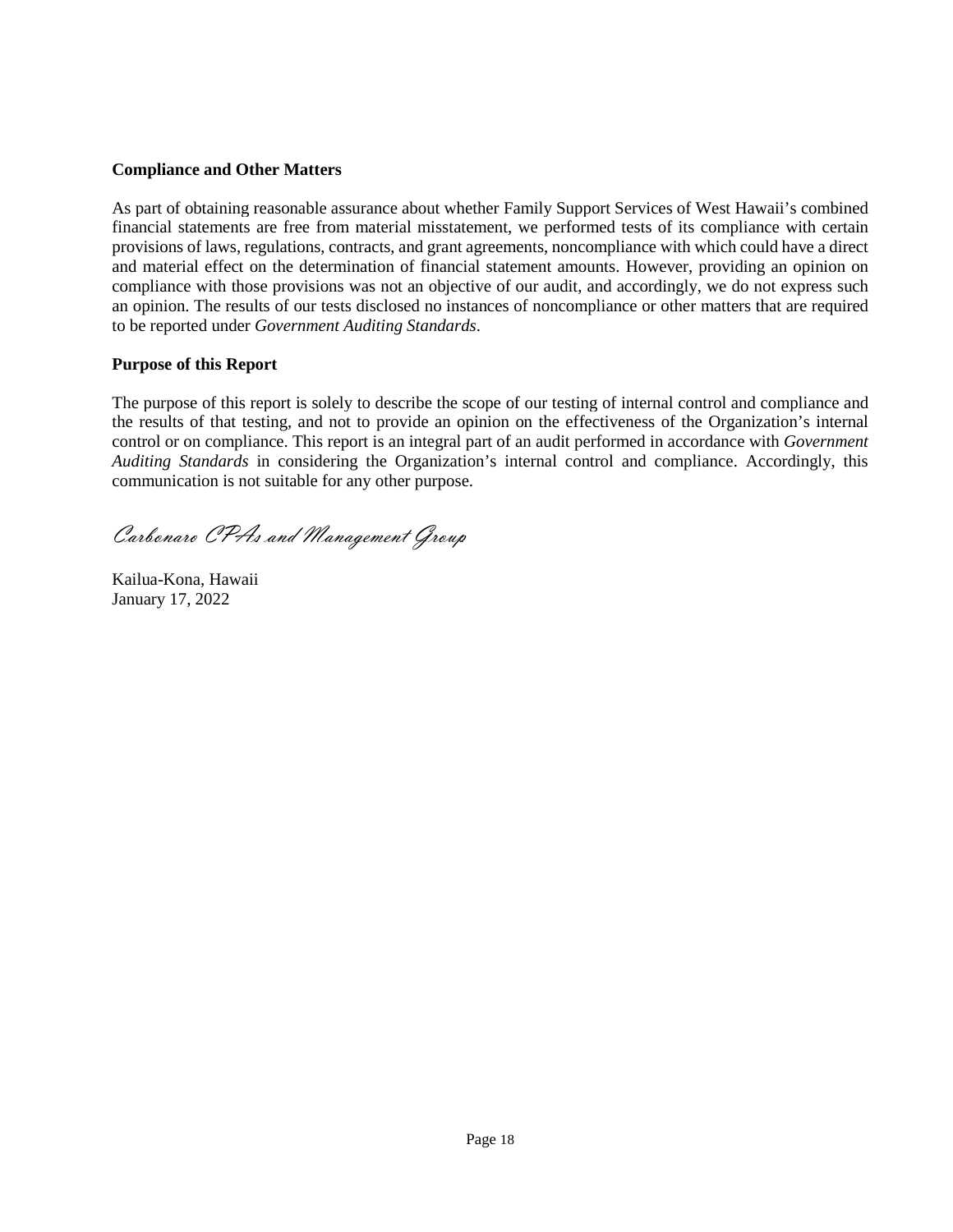

## INDEPENDENT AUDITOR'S REPORT ON COMPLIANCE FOR EACH MAJOR PROGRAM AND ON INTERNAL CONTROL OVER COMPLIANCE REQUIRED BY THE *UNIFORM GUIDANCE*

To the Management and Board of Directors of Family Support Services of West Hawaii Kailua-Kona, Hawaii 96740

## **Report on Compliance for Each Major Federal Program**

We have audited Family Support Services of West Hawaii's compliance with the types of compliance requirements described in the *OMB Compliance Supplement* that could have a direct and material effect on each of Family Support Services of West Hawaii's major federal programs for the year ended June 30, 2021. Family Support Services of West Hawaii's major federal programs are identified in the summary of auditor's results section of the accompanying Schedule of Findings and Questioned Costs.

#### *Management's Responsibility*

Management is responsible for compliance with the requirements of laws, regulations, contracts, and grants applicable to its federal programs.

#### *Auditor's Responsibility*

Our responsibility is to express an opinion on compliance for each of Family Support Services of West Hawaii's major federal programs based on our audit of the types of compliance requirements referred to above. We conducted our audit of compliance in accordance with auditing standards generally accepted in the United States of America; the standards applicable to financial audits contained in *Government Auditing Standards*, issued by the Comptroller General of the United States; and *Title 2 U.S. Code of Federal Regulations Part 200, Uniform Administrative Requirements, Cost Principles, and Audit Requirements for Federal Awards* (Uniform Guidance). Those standards and the Uniform Guidance require that we plan and perform the audit to obtain reasonable assurance about whether noncompliance with the types of compliance requirements referred to above that could have a direct and material effect on a major federal program occurred. An audit includes examining, on a test basis, evidence about Family Support Services of West Hawaii's compliance with those requirements and performing such other procedures as we considered necessary in the circumstances.

We believe that our audit provides a reasonable basis for our opinion on compliance for each major federal program. However, our audit does not provide a legal determination of Family Support Services of West Hawaii's compliance.

Maui: Big Island: Big Island: Big Island: Big Island: Big Island: Big Island: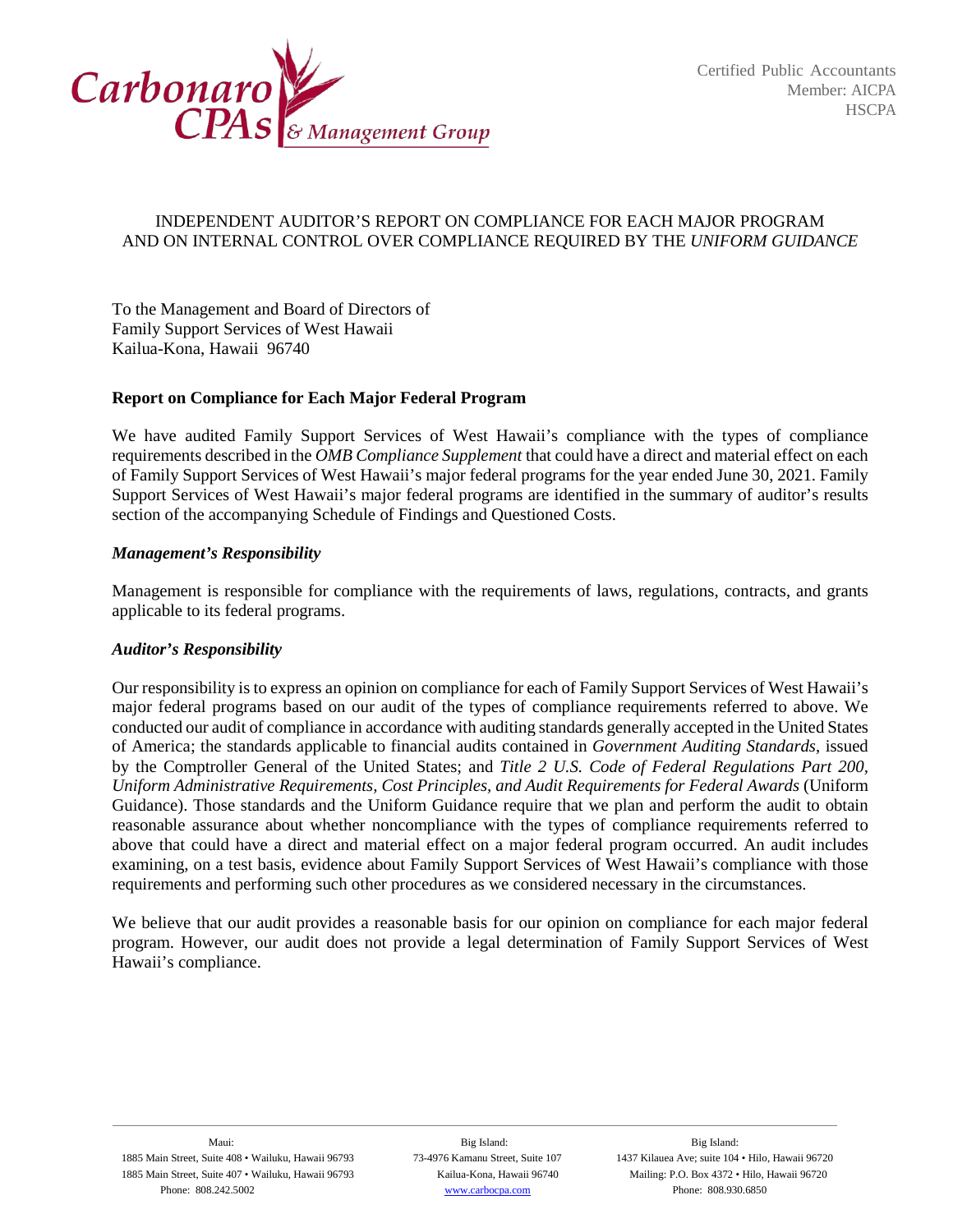## *Opinion on Each Major Federal Program*

In our opinion, Family Support Services of West Hawaii complied, in all material respects, with the types of compliance requirements referred to above that could have a direct and material effect on each of its major federal programs for the year ended June 30, 2021.

#### *Report on Internal Control Over Compliance*

Management of Family Support Services of West Hawaii is responsible for establishing and maintaining effective internal control over compliance with the types of compliance requirements referred to above. In planning and performing our audit of compliance, we considered Family Support Services of West Hawaii's internal control over compliance with the types of requirements that could have a direct and material effect on each major federal program to determine the auditing procedures that are appropriate in the circumstances for the purpose of expressing an opinion on compliance for each major federal program and to test and report on internal control over compliance in accordance with the Uniform Guidance, but not for the purpose of expressing an opinion on the effectiveness of internal control over compliance. Accordingly, we do not express an opinion on the effectiveness of Family Support Services of West Hawaii's internal control over compliance.

A *deficiency in internal control over compliance* exists when the design or operation of a control over compliance does not allow management or employees, in the normal course of performing their assigned functions, to prevent, or detect and correct, noncompliance with a type of compliance requirement of a federal program on a timely basis. A *material weakness in internal control over compliance* is a deficiency, or combination of deficiencies, in internal control over compliance, such that there is a reasonable possibility that material noncompliance with a type of compliance requirement of a federal program will not be prevented, or detected and corrected, on a timely basis. A *significant deficiency in internal control over compliance* is a deficiency, or a combination of deficiencies, in internal control over compliance with a type of compliance requirement of a federal program that is less severe than a material weakness in internal control over compliance, yet important enough to merit attention by those charged with governance.

Our consideration of internal control over compliance was for the limited purpose described in the first paragraph of this section and was not designed to identify all deficiencies in internal control over compliance that might be material weaknesses or significant deficiencies. We did not identify any deficiencies in internal control over compliance that we consider to be material weaknesses. However, material weaknesses may exist that have not been identified.

## *Purpose of this Report*

The purpose of this report on internal control over compliance is solely to describe the scope of our testing of internal control over compliance, and the results of that testing based on the requirements of the Uniform Guidance. Accordingly, this report is not suitable for any other purpose.

Carbonaro CPAs and Management Group

Kailua-Kona, Hawaii January 17, 2022